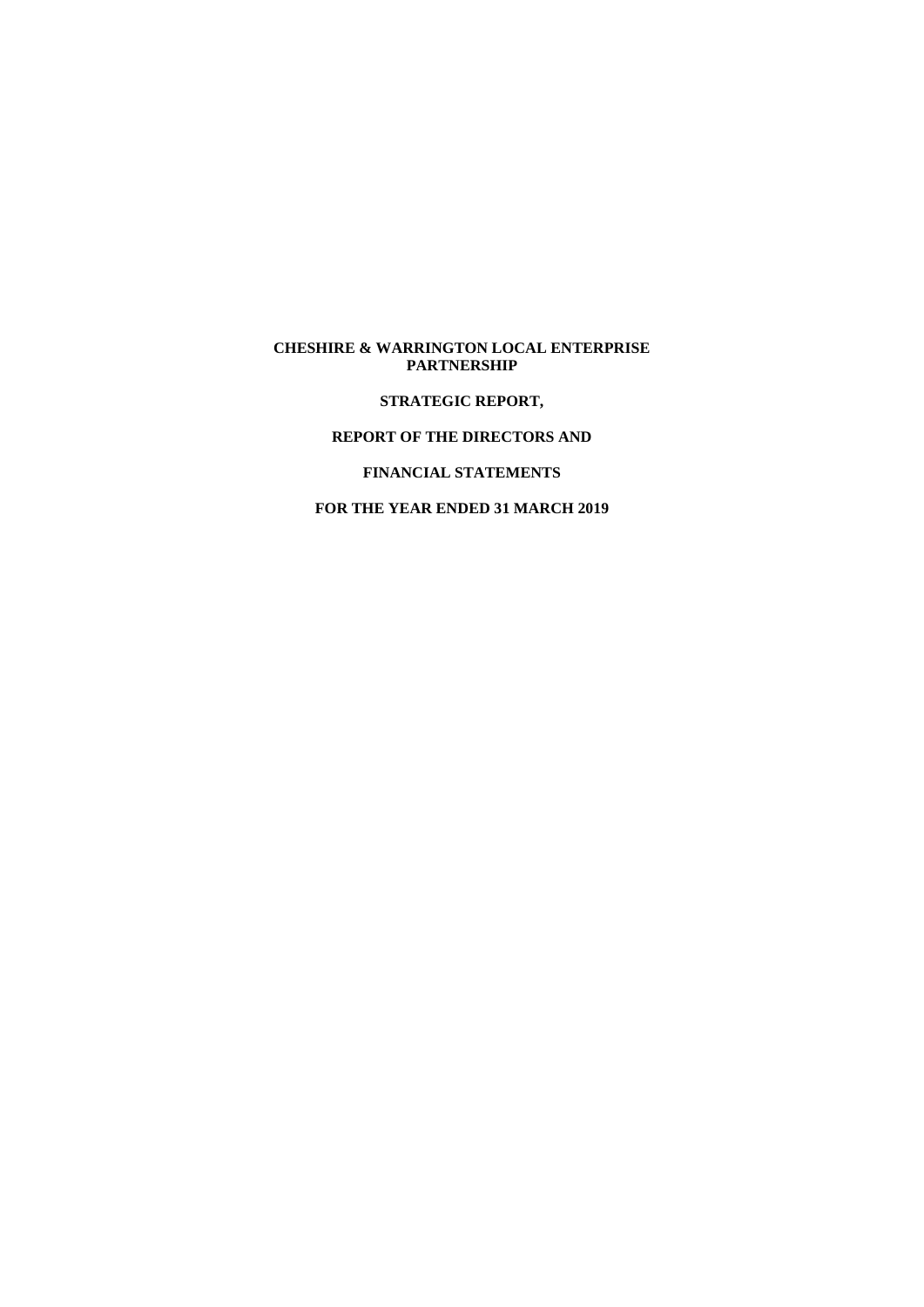## **CONTENTS OF THE FINANCIAL STATEMENTS FOR THE YEAR ENDED 31 MARCH 2019**

|                                                | Page           |
|------------------------------------------------|----------------|
| <b>Company Information</b>                     | 1              |
| <b>Strategic Report</b>                        | $\mathfrak{D}$ |
| <b>Report of the Directors</b>                 | 4              |
| <b>Report of the Independent Auditors</b>      | 6              |
| <b>Income Statement</b>                        | 8              |
| <b>Other Comprehensive Income</b>              | 9              |
| <b>Balance Sheet</b>                           | 10             |
| <b>Statement of Changes in Equity</b>          | 11             |
| <b>Cash Flow Statement</b>                     | 12             |
| <b>Notes to the Cash Flow Statement</b>        | 13             |
| <b>Notes to the Financial Statements</b>       | 14             |
| <b>Detailed Income and Expenditure Account</b> | 23             |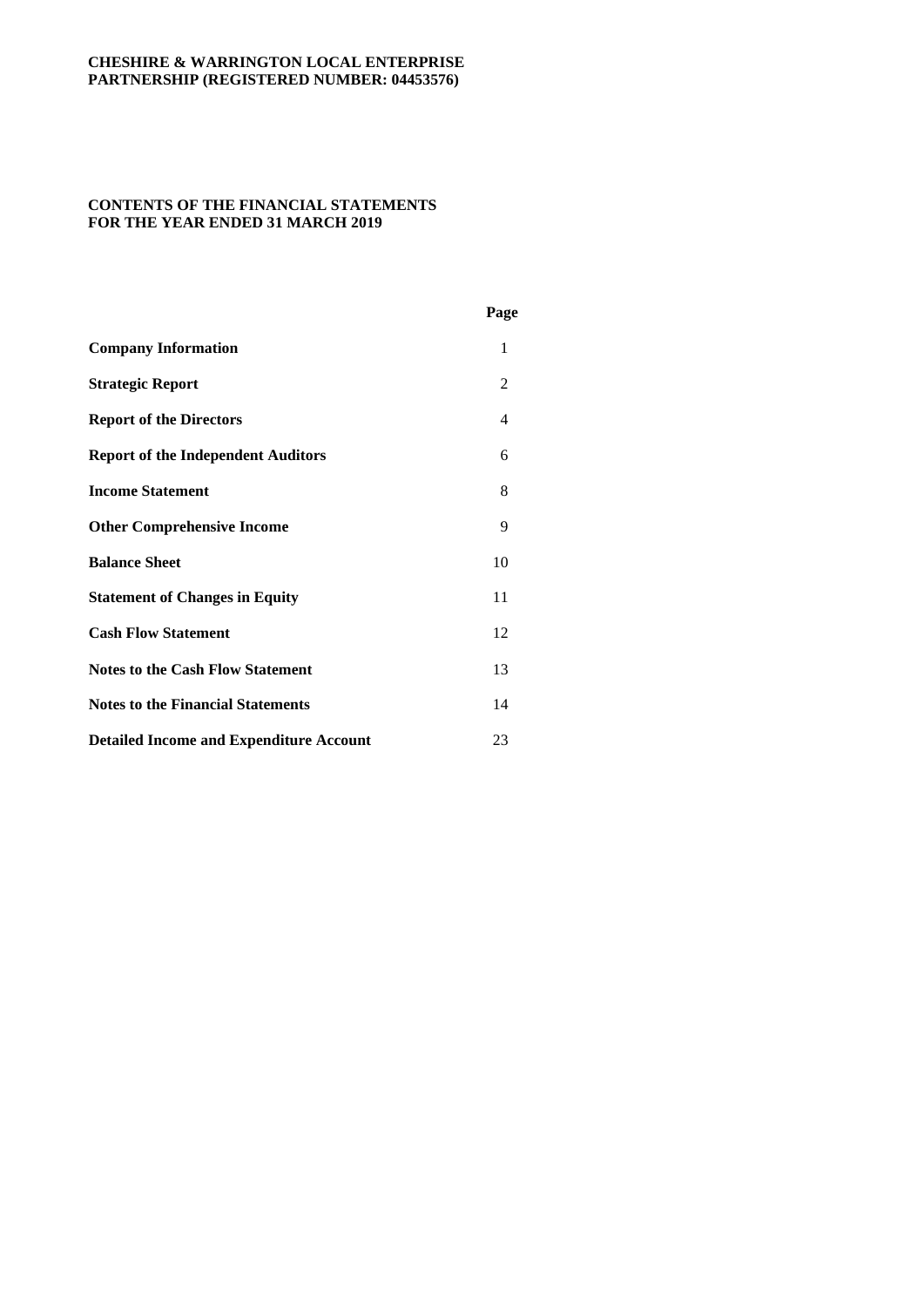## **COMPANY INFORMATION FOR THE YEAR ENDED 31 MARCH 2019**

| <b>DIRECTORS:</b>         | C A Gaskell<br>T J Wheeler<br>G A Barlow<br>T P O'Neill<br>C E Hayward<br>R J Mee<br>S K Dixon<br>R Bailey<br>S K Kinsey |
|---------------------------|--------------------------------------------------------------------------------------------------------------------------|
|                           | J A Downes<br>C J Hindley                                                                                                |
| <b>REGISTERED OFFICE:</b> | Floor 1                                                                                                                  |

Wyvern House The Drumber Winsford Cheshire CW7 1AH

**REGISTERED NUMBER:** 04453576 (England and Wales)

**SENIOR STATUTORY AUDITOR:**

Michael Benson

**AUDITORS:** Murray Smith LLP

Chartered Accountants Statutory Auditor Darland House 44 Winnington Hill Northwich Cheshire CW8 1AU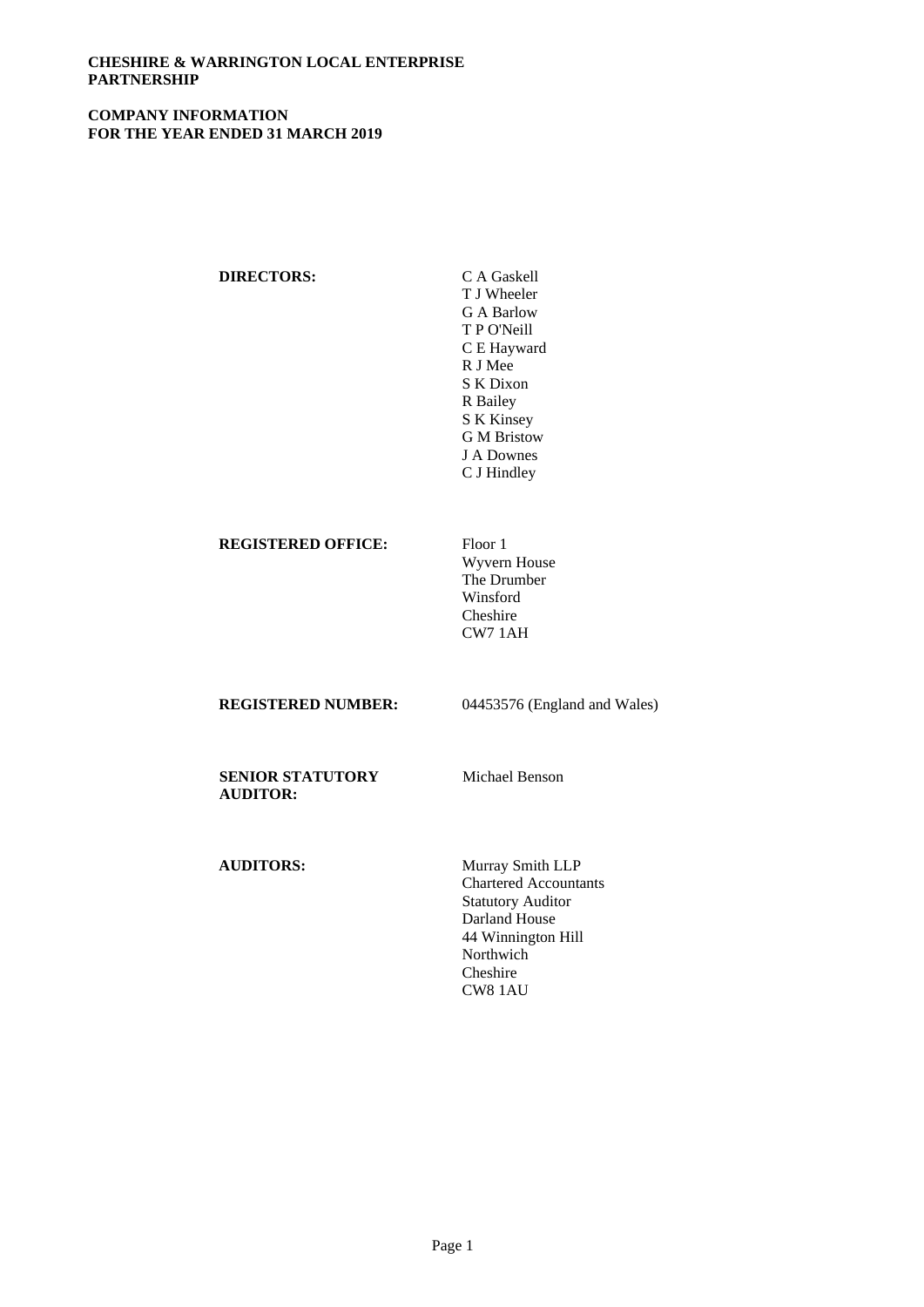### **STRATEGIC REPORT FOR THE YEAR ENDED 31 MARCH 2019**

The directors present their Strategic report, together with the Directors' report, the financial statements and auditors' report, for Cheshire & Warrington Local Enterprise Partnership ("the Company") for the year ended 31 March 2019.

### **BUSINESS REVIEW**

The income and expenditure account is set out on page 7. The surplus for the year of £20,599 has been transferred to reserves (2018: £75,837 deficit).

2018/19 has been a significant year, presenting both challenges and opportunities. Uncertainties around Brexit continue to fuel economic uncertainty and is affecting investment decisions. In this environment the Cheshire and Warrington LEP, along with LEPs across England continue to play an increasingly pivotal role in setting the direction for local economic growth and preparing for the challenges and opportunities that lie ahead. The LEP has reaffirmed its growth ambitions and through the production of our Local Industrial Strategy remains committed to creating the conditions to deliver 120,000 new jobs, 127,000 new homes and a £50bn economy by 2040. In delivering this growth, there is also a firm commitment from all partners to working collaboratively across the sub-region.

With effect from 1 April 2018, the LEP brought the Growth Hub, with its business support services in house for the first time, providing direct advice and support to local businesses. These activities open a new direction and new income streams for the LEP directly delivering services. The LEP expects to expand on these activities in 2019/20, working with partners in areas such as digital skills and "the Pledge", which brings educational establishments into closer working with businesses and delivering the skills they need. During 2018/19 the LEP also made detailed preparations towards closer co-operation and collaboration with Marketing Cheshire, the activity of which is transitioning from Tourist Information and Visitor Services to a wider remit of marketing the attractiveness of Cheshire to people and businesses alike. In 2019, the LEP will become the sole guarantor member of Marketing Cheshire.

The Enterprise Zone status for the Cheshire Science Corridor continues to realise its growth potential and continues to deliver significant new investment to drive further growth. Since its' creation in 2016 it has attracted 50 new business and over 1,000 new jobs and generated over £30m in new direct private sector investment.

As Local Growth Fund schemes reach completion, the LEP has worked hard to make the case for continued investment in infrastructure and the need for early confirmation as to the shape and operation of the proposed UK Shared Prosperity Fund. Over the last year, the LEP has been proud to see the successful delivery of four projects at Reaseheath college, including the new Agritech centre, new sports hall with state of the art facilities, four new accommodation blocks and the learning hub. The M62 junction 8 improvements completed in May 18 on time and budget, helping to alleviate congestion in the area and providing improved access to the very successful Omega Business Park. Crewe Green Roundabout was also completed on time and budget and has won to industry awards for the delivery. Cheshire College South and West completed the remodelling of the Ellesmere Port and Chester campuses and have already received excellent student and teacher feedback. In total £27m of LGF was granted towards these project's total projects costs of £50m.

The overall LGF programme continues to make excellent progress with £90m spent to date and £578m of public and private funding secured. Outputs achieved to date related to the LGF projects include: 2920m of new road, 364k sqm of new commercial space and 8000 jobs.

Together with our responsibility for investing European Structural Fund and the Growing Places Fund, the LEP is responsible for £1/4 billion of investment into Cheshire and Warrington, and we continue to ensure that all projects are delivered on time, on budget, and deliver maximum economic impact.

With the growth and development of our organisational structure, closer working with Marketing Cheshire, the establishment of the in-house Growth Hub and appointment of dedicated skills advisors, the LEP is very well placed to further realise the region's potential in the year ahead.

During the year three of our directors resigned from the LEP, Meredydd David OBE, Gary Steen and Dr Pete Waterman OBE. They have made immense contributions to the LEP and to Cheshire and Warrington more generally and we record our thanks to them.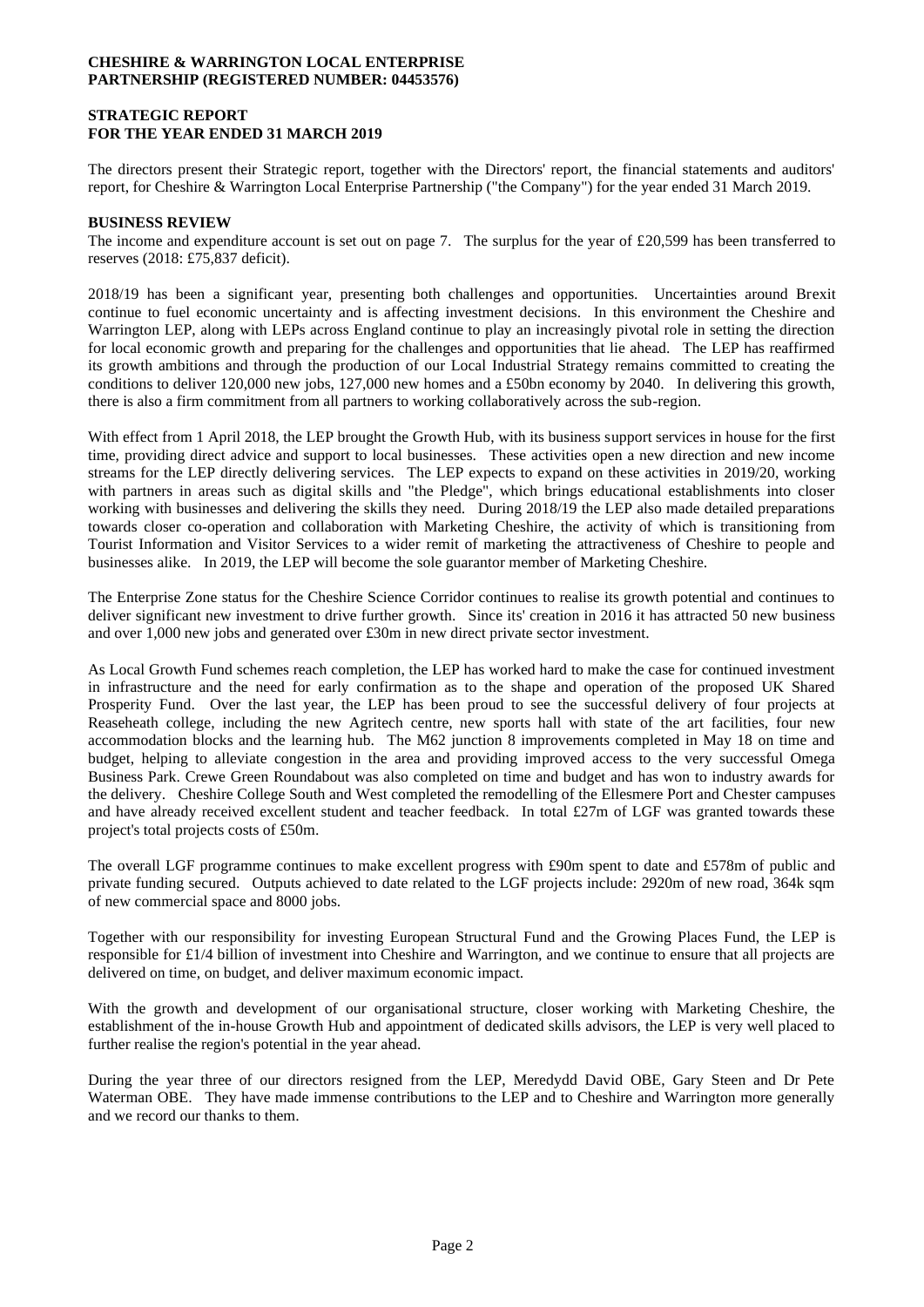### **STRATEGIC REPORT FOR THE YEAR ENDED 31 MARCH 2019**

## **PRINCIPAL RISKS AND UNCERTAINTIES**

The principal risk facing the Company arises from reliance on national and local government funding.

The Company's senior management regularly review this risk and the potential impact on the Company and take mitigating action as necessary.

### **GOING CONCERN**

The directors have a reasonable expectation that the Company has adequate resources to continue in operational existence for the foreseeable future. Thus they continue to adopt the going concern basis in preparing the annual financial statements.

## **ON BEHALF OF THE BOARD:**

C A Gaskell - Director

17 July 2019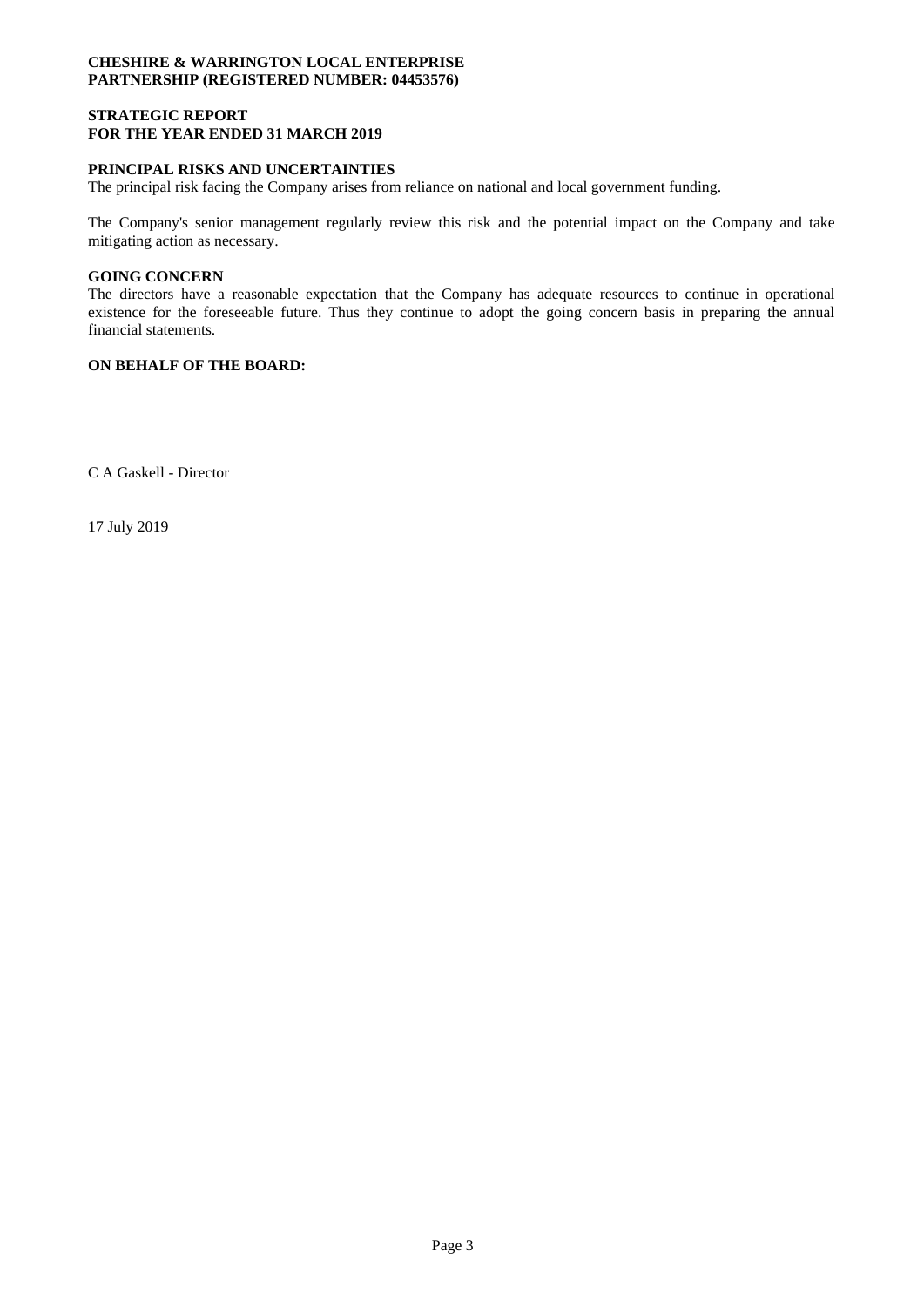### **REPORT OF THE DIRECTORS FOR THE YEAR ENDED 31 MARCH 2019**

The directors present their report with the financial statements of the company for the year ended 31 March 2019.

## **DIVIDENDS**

As the company is limited by guarantee it makes no distributions by dividends or any other means.

### **DIRECTORS**

The directors shown below have held office during the whole of the period from 1 April 2018 to the date of this report.

C A Gaskell T J Wheeler G A Barlow T P O'Neill C E Hayward R J Mee S K Dixon R Bailey S K Kinsey G M Bristow J A Downes C J Hindley

Other changes in directors holding office are as follows:

T E M David - resigned 29 March 2019 P Waterman - resigned 20 February 2019 G J Steen - resigned 8 January 2019

#### **EMPLOYMENT POLICIES**

The company is committed to the principle of equal opportunities in employment and to ensuring that all employees receive fair treatment irrespective of their sex, religion, ethnic origin, or disability. The company is committed to improving the skills of its people. Through training and development and nurturing a culture in which they feel valued, the company encourages them to work to their full potential. The company has regular and open communication channels to involve staff in business developments.

### **CORPORATE GOVERNANCE**

The Board is committed to high standards of corporate governance and meets regularly. A number of matters are reserved for the Board's approval including the overall strategy for the company, annual budgets and business plans, major items of expenditure on projects and funding requirements from key stakeholders.

The Board has delegated responsibilities to the following committees, formally constituted with terms of reference:

Finance and Audit Committee T J Wheeler S A Kinsey G M Bristow

The Finance and Audit Committee oversees the effective operation of financial control and management reporting, and makes recommendations on the appointment of external auditors.

Appointments and Remuneration Committee J A Downes

Appointments and Remuneration Committee oversees the identification and recommendation of the new directors to the Board and all strategy and policy matters on salaries and terms of employment of company employees.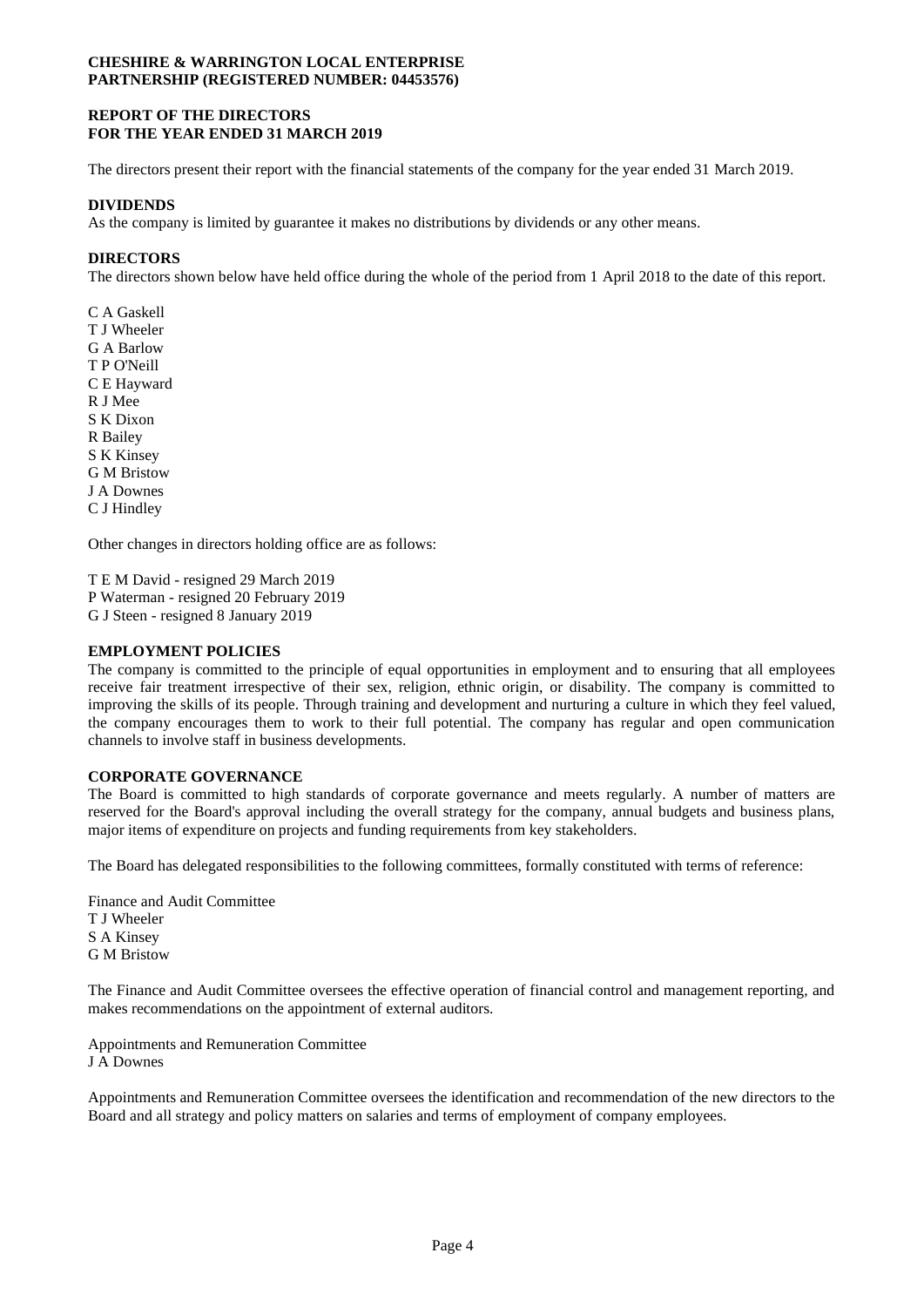## **REPORT OF THE DIRECTORS FOR THE YEAR ENDED 31 MARCH 2019**

## **STATEMENT OF DIRECTORS' RESPONSIBILITIES**

The directors are responsible for preparing the Strategic Report, the Report of the Directors and the financial statements in accordance with applicable law and regulations.

Company law requires the directors to prepare financial statements for each financial year. Under that law the directors have elected to prepare the financial statements in accordance with United Kingdom Generally Accepted Accounting Practice (United Kingdom Accounting Standards and applicable law). Under company law the directors must not approve the financial statements unless they are satisfied that they give a true and fair view of the state of affairs of the company and of the surplus or deficit of the company for that period. In preparing these financial statements, the directors are required to:

- select suitable accounting policies and then apply them consistently;
- make judgements and accounting estimates that are reasonable and prudent;
- state whether applicable accounting standards have been followed, subject to any material departures disclosed and explained in the financial statements;
- prepare the financial statements on the going concern basis unless it is inappropriate to presume that the company will continue in business.

The directors are responsible for keeping adequate accounting records that are sufficient to show and explain the company's transactions and disclose with reasonable accuracy at any time the financial position of the company and enable them to ensure that the financial statements comply with the Companies Act 2006. They are also responsible for safeguarding the assets of the company and hence for taking reasonable steps for the prevention and detection of fraud and other irregularities.

## **STATEMENT AS TO DISCLOSURE OF INFORMATION TO AUDITORS**

So far as the directors are aware, there is no relevant audit information (as defined by Section 418 of the Companies Act 2006) of which the company's auditors are unaware, and each director has taken all the steps that he or she ought to have taken as a director in order to make himself or herself aware of any relevant audit information and to establish that the company's auditors are aware of that information.

## **AUDITORS**

The auditors, Murray Smith LLP, will be proposed for re-appointment at the forthcoming Annual General Meeting.

## **ON BEHALF OF THE BOARD:**

C A Gaskell - Director

17 July 2019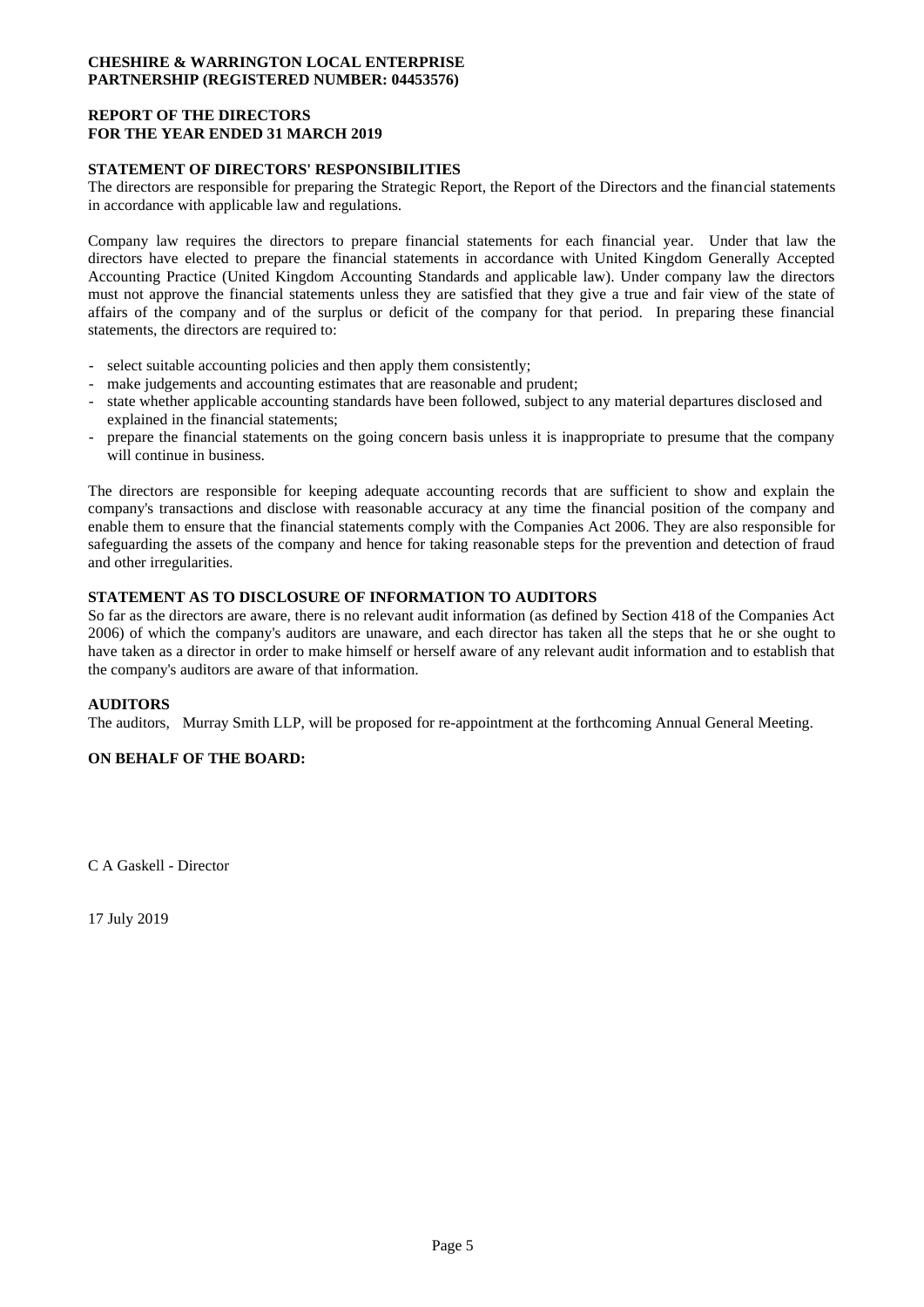## **REPORT OF THE INDEPENDENT AUDITORS TO THE MEMBERS OF CHESHIRE & WARRINGTON LOCAL ENTERPRISE PARTNERSHIP**

## **Opinion**

We have audited the financial statements of Cheshire & Warrington Local Enterprise Partnership (the 'company') for the year ended 31 March 2019 which comprise the Income Statement, Other Comprehensive Income, Balance Sheet, Statement of Changes in Equity, Cash Flow Statement and Notes to the Cash Flow Statement, Notes to the Financial Statements, including a summary of significant accounting policies. The financial reporting framework that has been applied in their preparation is applicable law and United Kingdom Accounting Standards, including Financial Reporting Standard 102 'The Financial Reporting Standard applicable in the UK and Republic of Ireland' (United Kingdom Generally Accepted Accounting Practice).

In our opinion the financial statements:

- give a true and fair view of the state of the company's affairs as at 31 March 2019 and of its surplus for the year then ended;
- have been properly prepared in accordance with United Kingdom Generally Accepted Accounting Practice; and
- have been prepared in accordance with the requirements of the Companies Act 2006.

### **Basis for opinion**

We conducted our audit in accordance with International Standards on Auditing (UK) (ISAs (UK)) and applicable law. Our responsibilities under those standards are further described in the Auditors' responsibilities for the audit of the financial statements section of our report. We are independent of the company in accordance with the ethical requirements that are relevant to our audit of the financial statements in the UK, including the FRC's Ethical Standard, and we have fulfilled our other ethical responsibilities in accordance with these requirements. We believe that the audit evidence we have obtained is sufficient and appropriate to provide a basis for our opinion.

### **Conclusions relating to going concern**

We have nothing to report in respect of the following matters in relation to which the ISAs (UK) require us to report to you where:

- the directors' use of the going concern basis of accounting in the preparation of the financial statements is not appropriate; or
- the directors have not disclosed in the financial statements any identified material uncertainties that may cast significant doubt about the company's ability to continue to adopt the going concern basis of accounting for a period of at least twelve months from the date when the financial statements are authorised for issue.

### **Other information**

The directors are responsible for the other information. The other information comprises the information in the Strategic Report and the Report of the Directors, but does not include the financial statements and our Report of the Auditors thereon.

Our opinion on the financial statements does not cover the other information and, except to the extent otherwise explicitly stated in our report, we do not express any form of assurance conclusion thereon.

In connection with our audit of the financial statements, our responsibility is to read the other information and, in doing so, consider whether the other information is materially inconsistent with the financial statements or our knowledge obtained in the audit or otherwise appears to be materially misstated. If we identify such material inconsistencies or apparent material misstatements, we are required to determine whether there is a material misstatement in the financial statements or a material misstatement of the other information. If, based on the work we have performed, we conclude that there is a material misstatement of this other information, we are required to report that fact. We have nothing to report in this regard.

### **Opinions on other matters prescribed by the Companies Act 2006**

In our opinion, based on the work undertaken in the course of the audit:

- the information given in the Strategic Report and the Report of the Directors for the financial year for which the financial statements are prepared is consistent with the financial statements; and
- the Strategic Report and the Report of the Directors have been prepared in accordance with applicable legal requirements.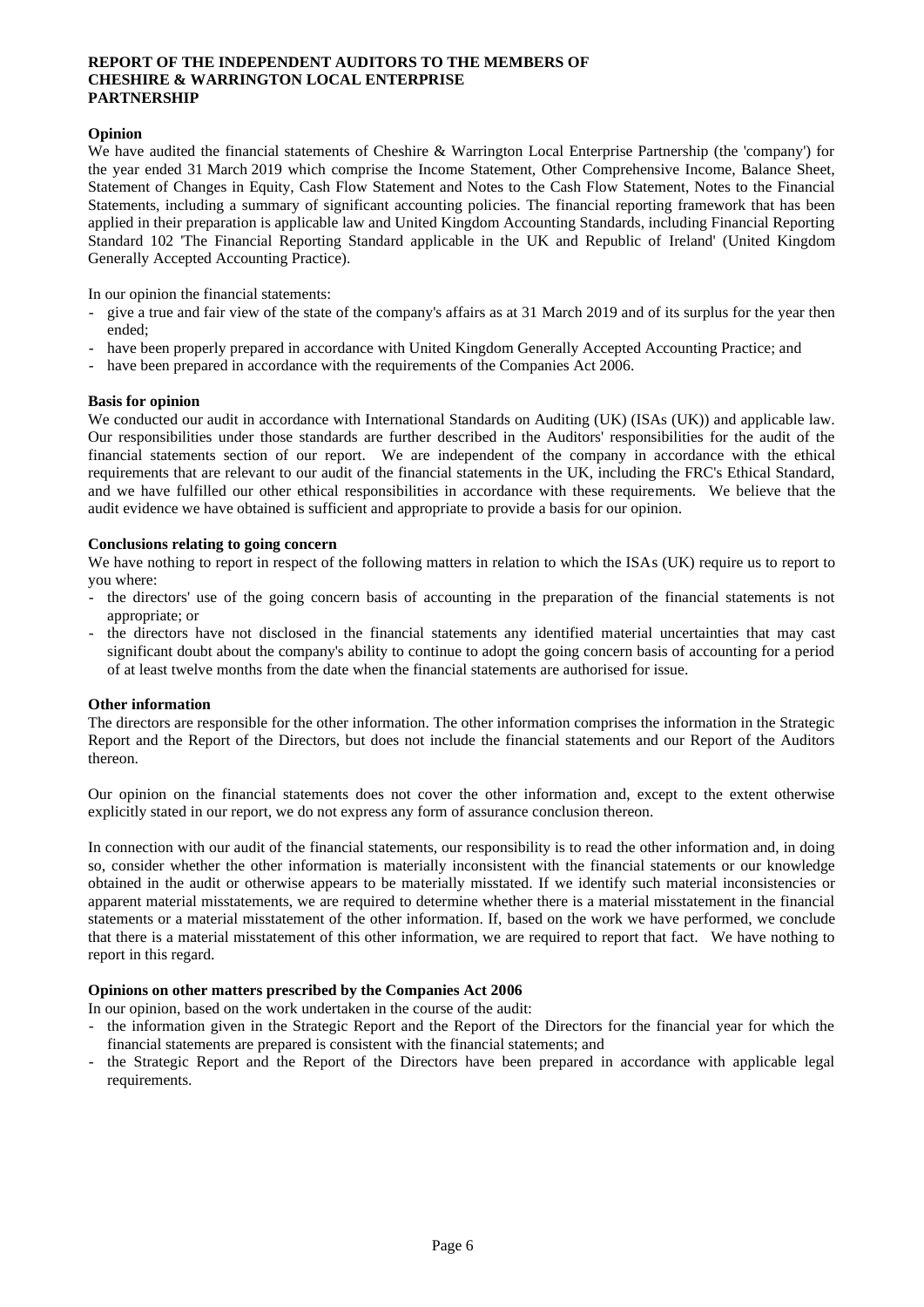## **REPORT OF THE INDEPENDENT AUDITORS TO THE MEMBERS OF CHESHIRE & WARRINGTON LOCAL ENTERPRISE PARTNERSHIP**

### **Matters on which we are required to report by exception**

In the light of the knowledge and understanding of the company and its environment obtained in the course of the audit, we have not identified material misstatements in the Strategic Report or the Report of the Directors.

We have nothing to report in respect of the following matters where the Companies Act 2006 requires us to report to you if, in our opinion:

- adequate accounting records have not been kept, or returns adequate for our audit have not been received from branches not visited by us; or
- the financial statements are not in agreement with the accounting records and returns; or
- certain disclosures of directors' remuneration specified by law are not made; or
- we have not received all the information and explanations we require for our audit.

#### **Responsibilities of directors**

As explained more fully in the Statement of Directors' Responsibilities set out on page five, the directors are responsible for the preparation of the financial statements and for being satisfied that they give a true and fair view, and for such internal control as the directors determine necessary to enable the preparation of financial statements that are free from material misstatement, whether due to fraud or error.

In preparing the financial statements, the directors are responsible for assessing the company's ability to continue as a going concern, disclosing, as applicable, matters related to going concern and using the going concern basis of accounting unless the directors either intend to liquidate the company or to cease operations, or have no realistic alternative but to do so.

#### **Auditors' responsibilities for the audit of the financial statements**

Our objectives are to obtain reasonable assurance about whether the financial statements as a whole are free from material misstatement, whether due to fraud or error, and to issue a Report of the Auditors that includes our opinion. Reasonable assurance is a high level of assurance, but is not a guarantee that an audit conducted in accordance with ISAs (UK) will always detect a material misstatement when it exists. Misstatements can arise from fraud or error and are considered material if, individually or in the aggregate, they could reasonably be expected to influence the economic decisions of users taken on the basis of these financial statements.

A further description of our responsibilities for the audit of the financial statements is located on the Financial Reporting Council's website at www.frc.org.uk/auditorsresponsibilities. This description forms part of our Report of the Auditors.

### **Use of our report**

This report is made solely to the company's members, as a body, in accordance with Chapter 3 of Part 16 of the Companies Act 2006. Our audit work has been undertaken so that we might state to the company's members those matters we are required to state to them in a Report of the Auditors and for no other purpose. To the fullest extent permitted by law, we do not accept or assume responsibility to anyone other than the company and the company's members as a body, for our audit work, for this report, or for the opinions we have formed.

Michael Benson (Senior Statutory Auditor) for and on behalf of Murray Smith LLP Chartered Accountants Statutory Auditor Darland House 44 Winnington Hill Northwich Cheshire CW8 1AU

17 July 2019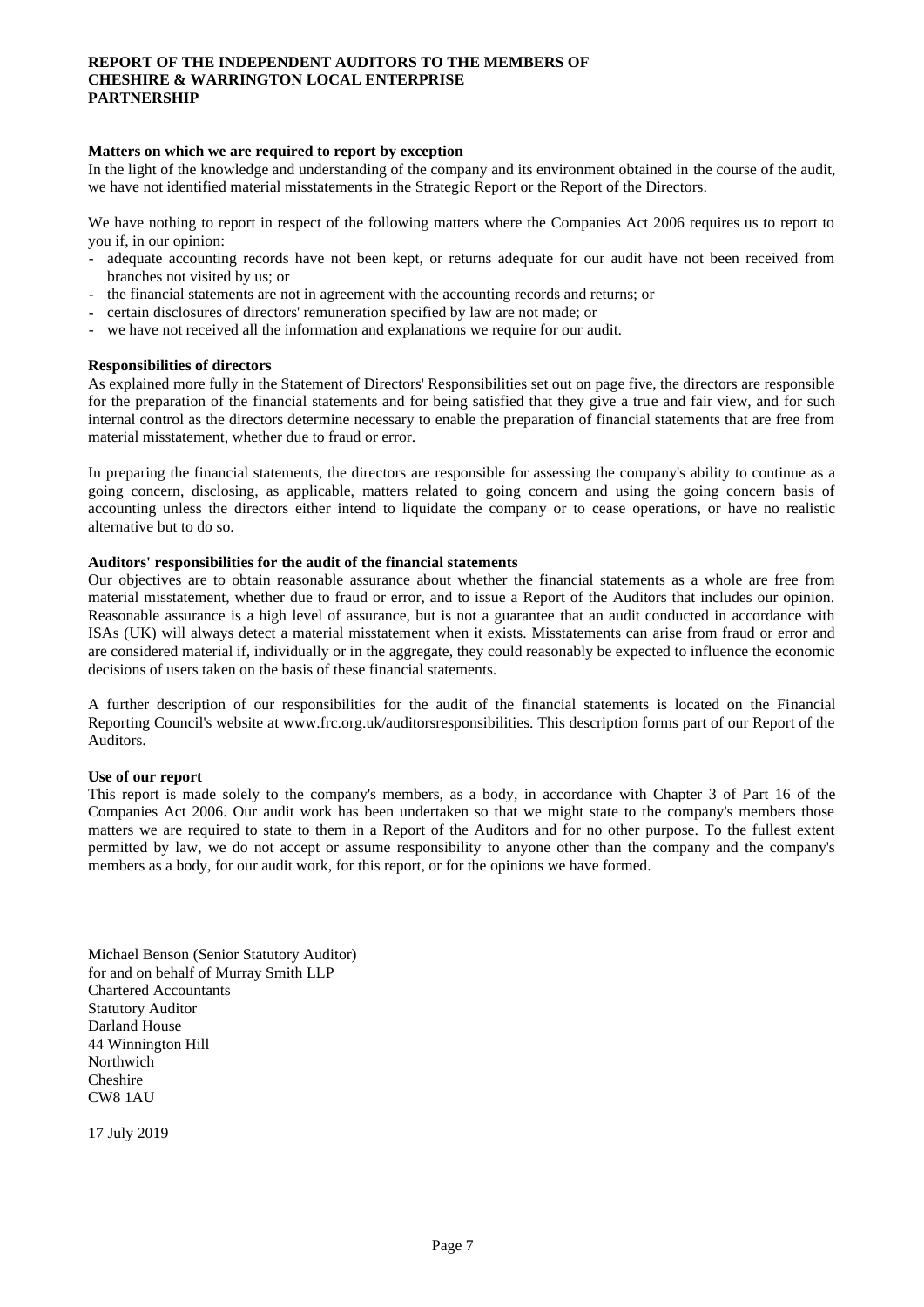## **INCOME STATEMENT FOR THE YEAR ENDED 31 MARCH 2019**

|                                                           | <b>Notes</b> | 2019<br>£ | 2018<br>£ |
|-----------------------------------------------------------|--------------|-----------|-----------|
| <b>TURNOVER</b>                                           |              | 2,244,921 | 1,825,889 |
| Administrative expenses                                   |              | 2,227,322 | 1,902,726 |
| <b>OPERATING SURPLUS/(DEFICIT)</b>                        | 4            | 17,599    | (76, 837) |
| Other finance income                                      | 11           | 3,000     | 1,000     |
| <b>SURPLUS/(DEFICIT) BEFORE</b><br><b>TAXATION</b>        |              | 20,599    | (75, 837) |
| Tax on surplus/(deficit)                                  | 5            |           |           |
| <b>SURPLUS/(DEFICIT) FOR THE</b><br><b>FINANCIAL YEAR</b> |              | 20,599    | (75, 837) |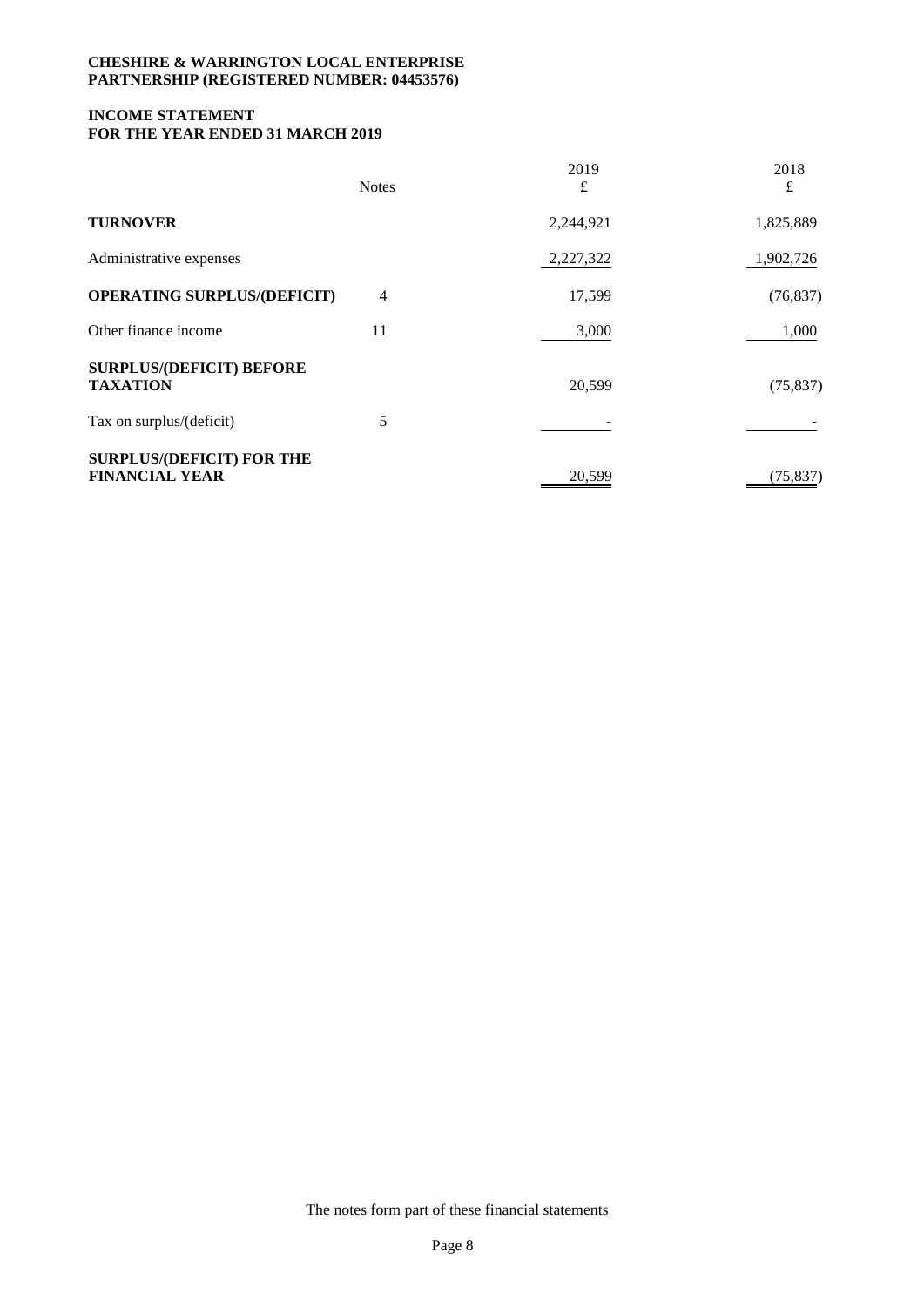## **OTHER COMPREHENSIVE INCOME FOR THE YEAR ENDED 31 MARCH 2019**

| <b>Notes</b>                                                             | 2019<br>£ | 2018<br>£ |
|--------------------------------------------------------------------------|-----------|-----------|
| <b>SURPLUS/(DEFICIT) FOR THE YEAR</b>                                    | 20,599    | (75, 837) |
| <b>OTHER COMPREHENSIVE INCOME</b><br>Actuarial gain/(loss) on retirement |           |           |
| benefit scheme                                                           | (110,000) | 45,000    |
| Income tax relating to other comprehensive                               |           |           |
| income                                                                   |           |           |
| <b>OTHER COMPREHENSIVE INCOME</b>                                        |           |           |
| FOR THE YEAR, NET OF INCOME TAX                                          | (110,000) | 45,000    |
| <b>TOTAL COMPREHENSIVE INCOME</b>                                        |           |           |
| <b>FOR THE YEAR</b>                                                      | (89,401)  | (30, 837) |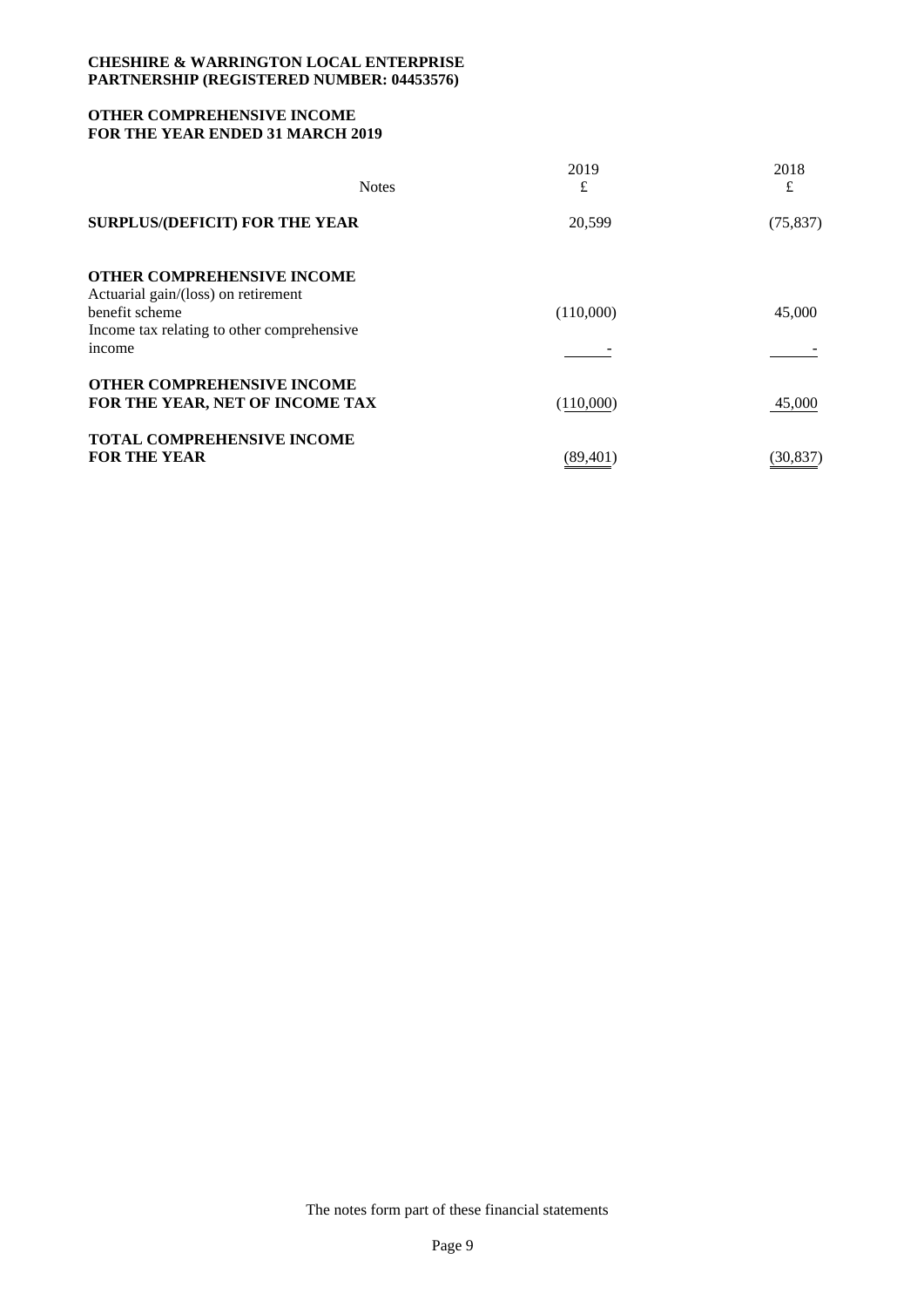### **BALANCE SHEET 31 MARCH 2019**

|                                                 | 2019           |           |           | 2018      |           |  |
|-------------------------------------------------|----------------|-----------|-----------|-----------|-----------|--|
|                                                 | <b>Notes</b>   | $\pounds$ | $\pounds$ | $\pounds$ | $\pounds$ |  |
| <b>FIXED ASSETS</b>                             |                |           |           |           |           |  |
| Intangible assets                               | 6              |           | 162,435   |           | 203,044   |  |
| Tangible assets                                 | $\overline{7}$ |           | 6,027     |           | 973       |  |
|                                                 |                |           | 168,462   |           | 204,017   |  |
| <b>CURRENT ASSETS</b>                           |                |           |           |           |           |  |
| Debtors                                         | 8              | 394,592   |           | 59,471    |           |  |
| Cash at bank                                    |                | 246,805   |           | 284,524   |           |  |
|                                                 |                | 641,397   |           | 343,995   |           |  |
| <b>CREDITORS</b>                                |                |           |           |           |           |  |
| Amounts falling due within one year             | 9              | 524,948   |           | 280,700   |           |  |
| NET CURRENT ASSETS                              |                |           | 116,449   |           | 63,295    |  |
| TOTAL ASSETS LESS CURRENT<br><b>LIABILITIES</b> |                |           | 284,911   |           | 267,312   |  |
| PENSION (LIABILITY)/ASSET                       | 12             |           | (15,000)  |           | 92,000    |  |
| <b>NET ASSETS</b>                               |                |           | 269,911   |           | 359,312   |  |
| <b>RESERVES</b>                                 |                |           |           |           |           |  |
| Income and expenditure account                  | 11             |           | 269,911   |           | 359,312   |  |
|                                                 |                |           | 269,911   |           | 359,312   |  |

The financial statements were approved by the Board of Directors on 17 July 2019 and were signed on its behalf by:

C A Gaskell - Director

T J Wheeler - Director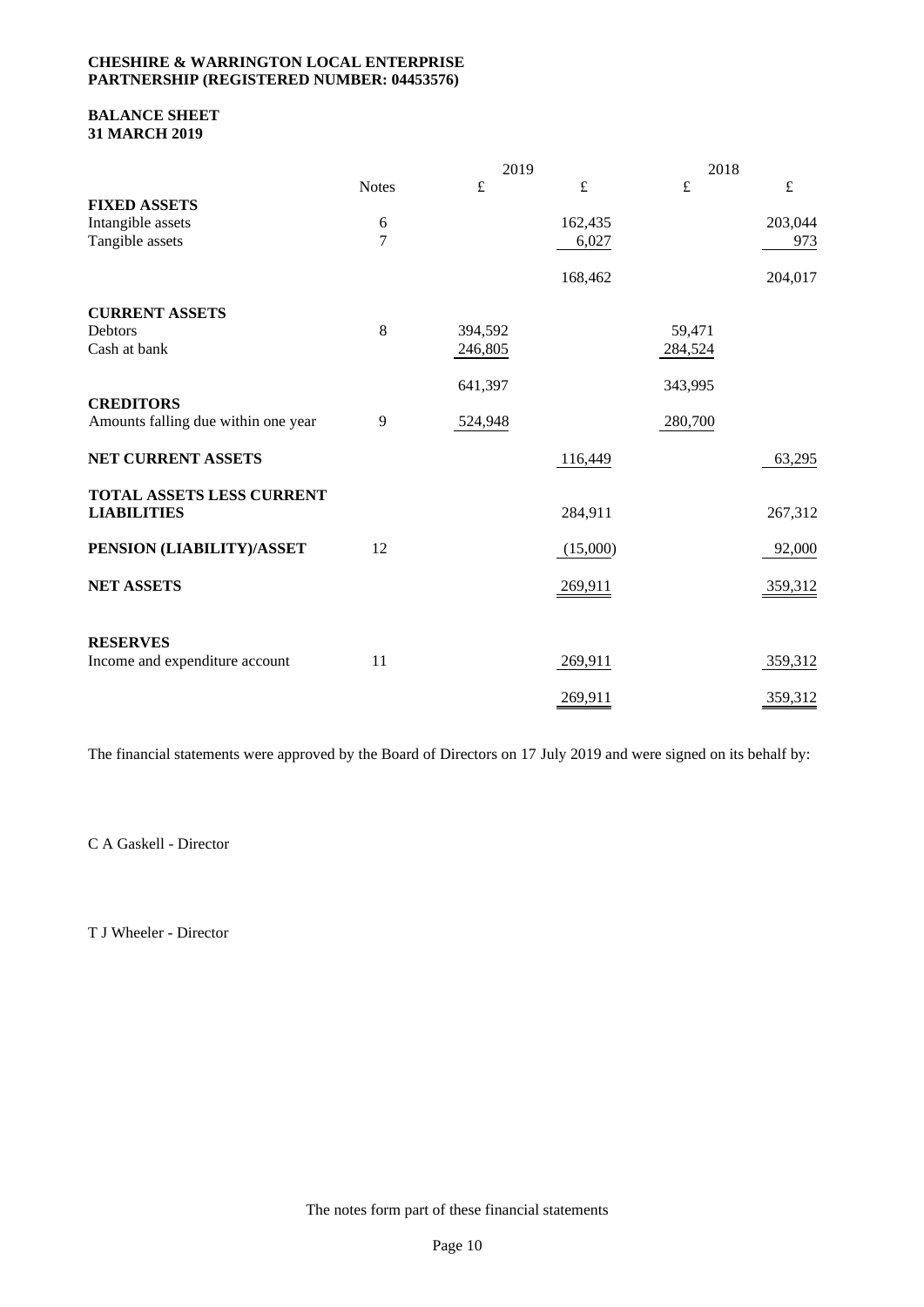## **STATEMENT OF CHANGES IN EQUITY FOR THE YEAR ENDED 31 MARCH 2019**

|                                                        | Retained<br>earnings<br>£ | Total<br>equity<br>£ |
|--------------------------------------------------------|---------------------------|----------------------|
| <b>Balance at 1 April 2017</b>                         | 390,149                   | 390,149              |
| <b>Changes in equity</b><br>Total comprehensive income | (30, 837)                 | (30, 837)            |
| <b>Balance at 31 March 2018</b>                        | 359,312                   | 359,312              |
| <b>Changes in equity</b><br>Total comprehensive income | (89, 401)                 | (89, 401)            |
| <b>Balance at 31 March 2019</b>                        | 269,911                   | 269,911              |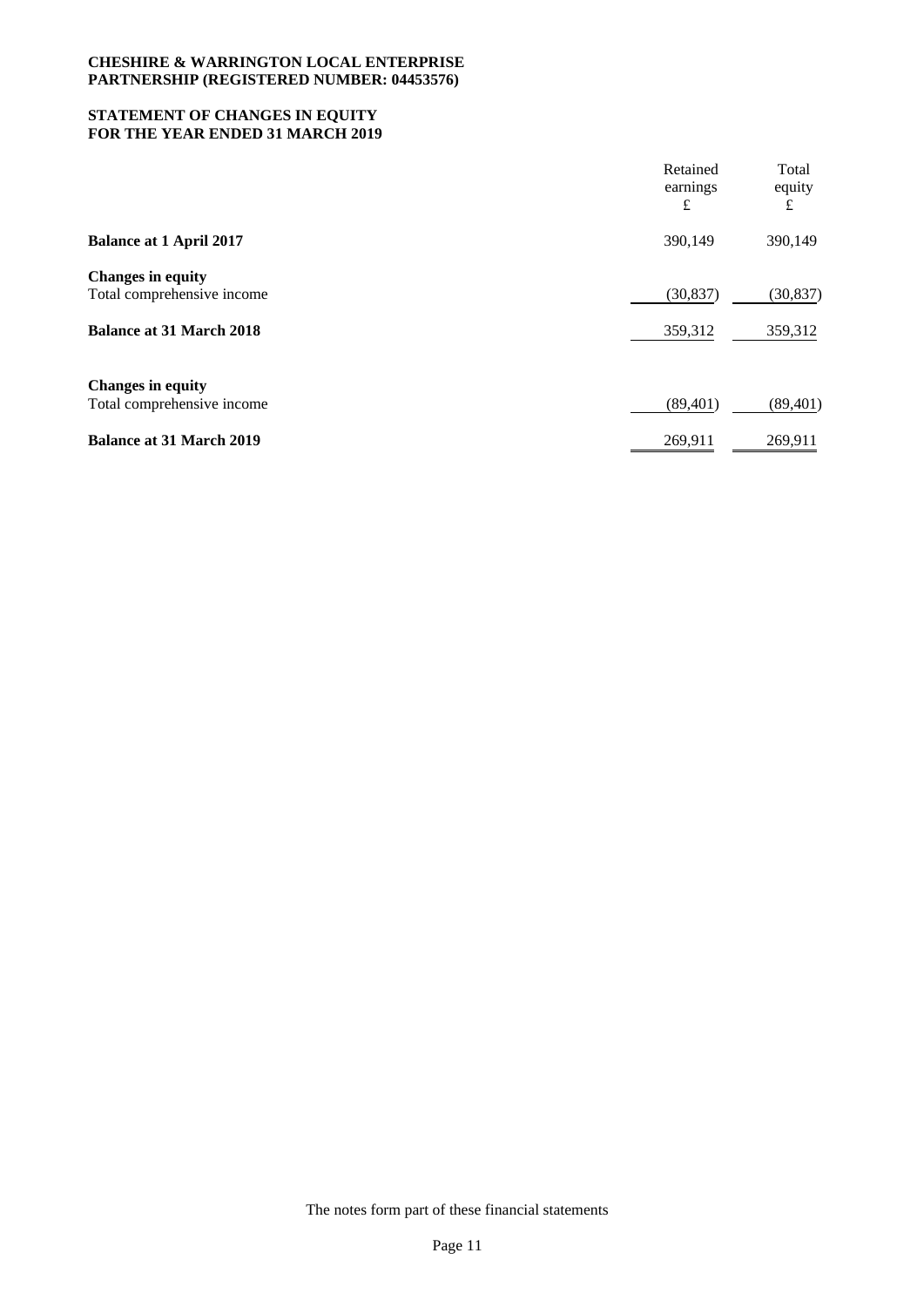## **CASH FLOW STATEMENT FOR THE YEAR ENDED 31 MARCH 2019**

|                                                                                    | <b>Notes</b> | 2019<br>£ | 2018<br>£  |
|------------------------------------------------------------------------------------|--------------|-----------|------------|
| <b>Cash flows from operating activities</b>                                        |              |           |            |
| Cash generated from operations                                                     | 1            | (31,650)  | (196, 813) |
| Net cash from operating activities                                                 |              | (31,650)  | (196, 813) |
| <b>Cash flows from investing activities</b>                                        |              |           |            |
| Purchase of tangible fixed assets                                                  |              | (6,069)   | (1,130)    |
| Net cash from investing activities                                                 |              | (6,069)   | (1,130)    |
|                                                                                    |              |           |            |
| Decrease in cash and cash equivalents<br>Cash and cash equivalents at beginning of |              | (37,719)  | (197, 943) |
| year                                                                               | 2            | 284,524   | 482,467    |
|                                                                                    |              |           |            |
| Cash and cash equivalents at end of year                                           | 2            | 246,805   | 284,524    |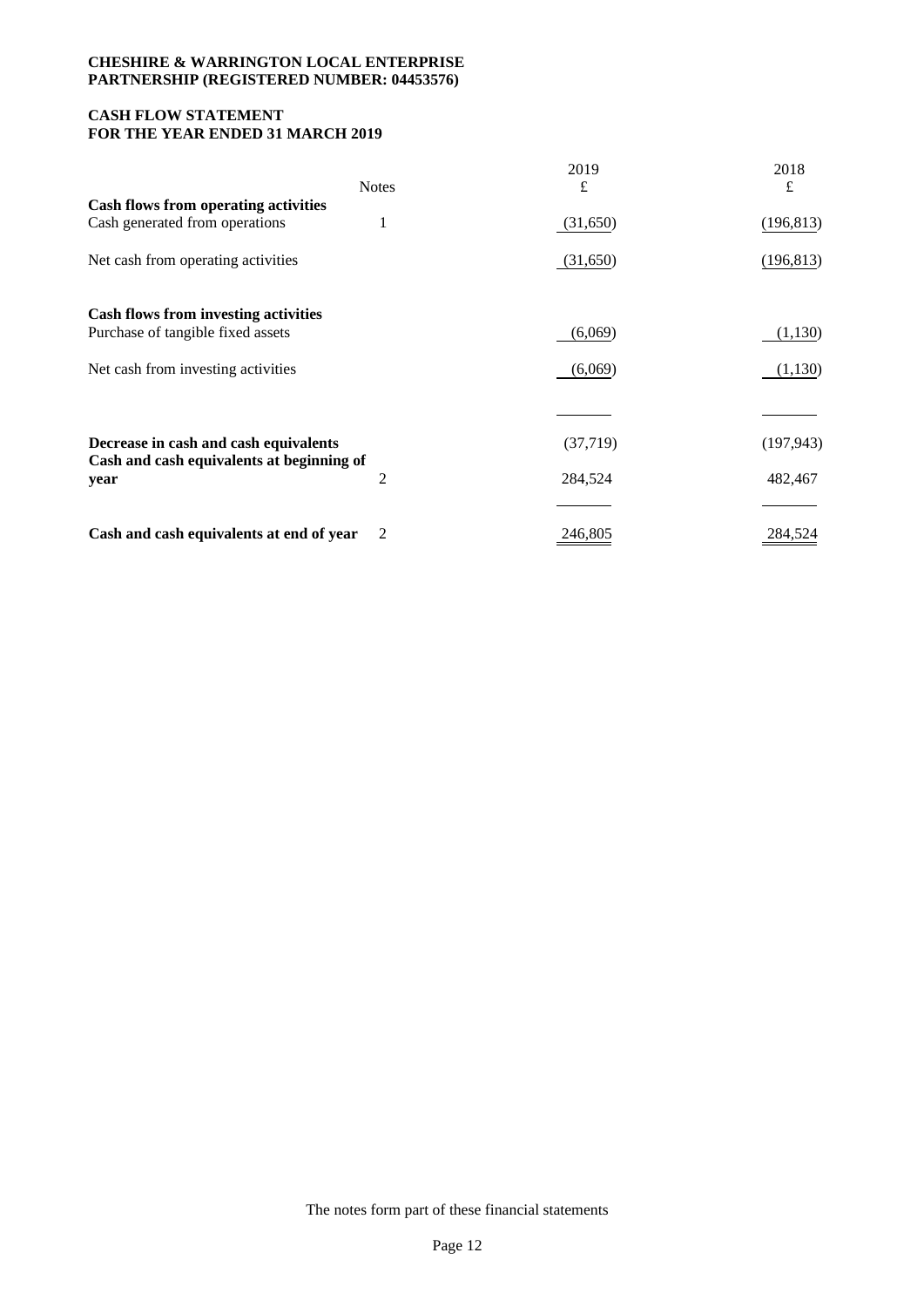### **NOTES TO THE CASH FLOW STATEMENT FOR THE YEAR ENDED 31 MARCH 2019**

### 1. **RECONCILIATION OF SURPLUS/(DEFICIT) BEFORE TAXATION TO CASH GENERATED FROM OPERATIONS**

|                                                  | 2019       | 2018       |
|--------------------------------------------------|------------|------------|
|                                                  | £          | £          |
| Surplus/(deficit) before taxation                | 20.599     | (75, 837)  |
| Depreciation charges                             | 41,624     | 157        |
| Finance income                                   | (3,000)    | (1,000)    |
|                                                  | 59.223     | (76,680)   |
| (Increase)/decrease in trade and other debtors   | (335, 121) | 184,661    |
| Increase/(decrease) in trade and other creditors | 244,248    | (304,794)  |
| <b>Cash generated from operations</b>            | (31,650)   | (196, 813) |

## 2. **CASH AND CASH EQUIVALENTS**

The amounts disclosed on the Cash Flow Statement in respect of cash and cash equivalents are in respect of these Balance Sheet amounts:

# **Year ended 31 March 2019**

| 31.3.19 | 1.4.18  |
|---------|---------|
| £       |         |
| 246,805 | 284,524 |
|         |         |
| 31.3.18 | 1.4.17  |
|         |         |
| 284,524 | 482,467 |
|         |         |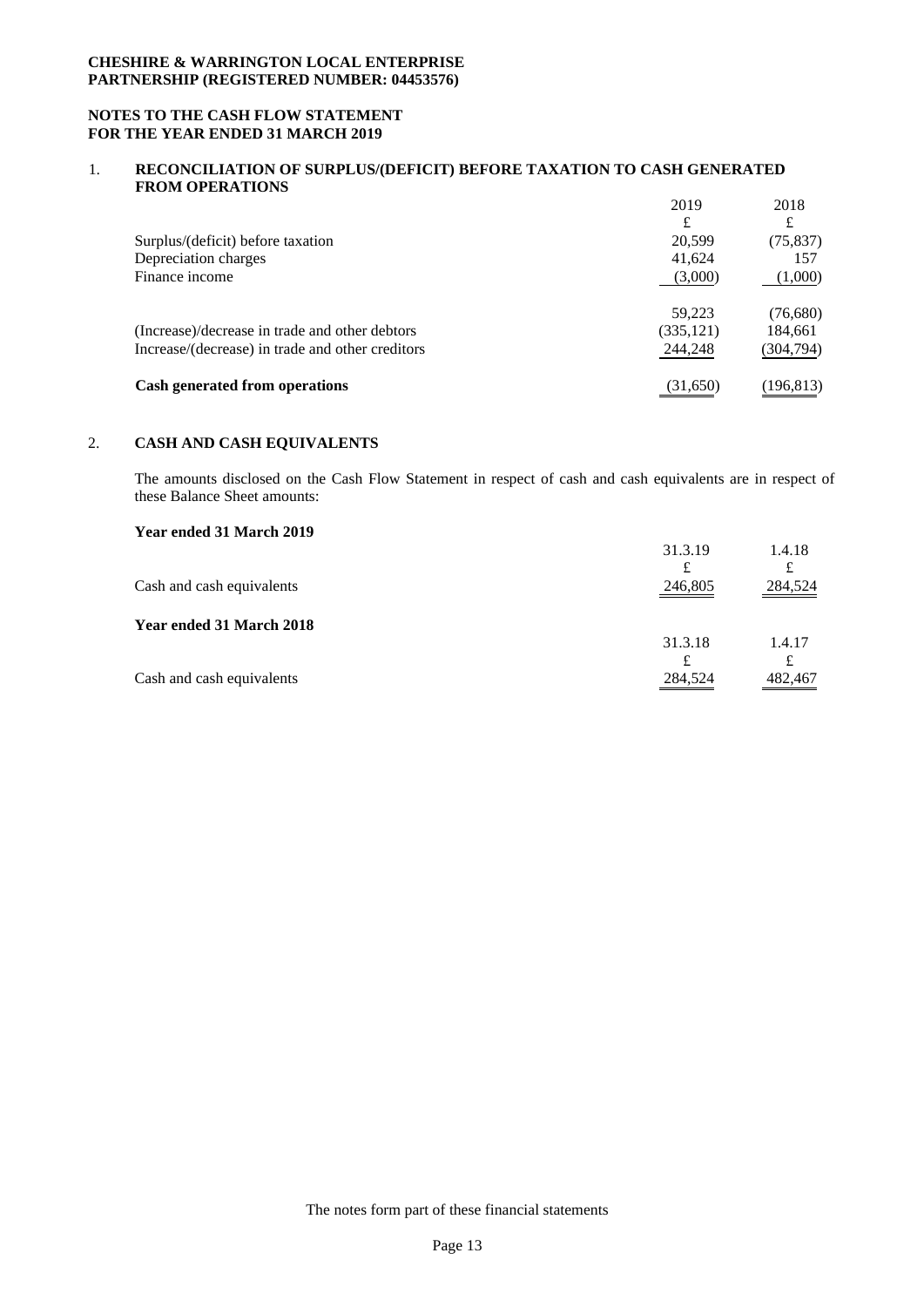### **NOTES TO THE FINANCIAL STATEMENTS FOR THE YEAR ENDED 31 MARCH 2019**

### 1. **STATUTORY INFORMATION**

Cheshire & Warrington Local Enterprise Partnership is a private company, limited by guarantee, registered in England and Wales. The company's registered number and registered office address can be found on the Company Information page.

## 2. **ACCOUNTING POLICIES**

#### **Basis of preparing the financial statements**

These financial statements have been prepared in accordance with Financial Reporting Standard 102 "The Financial Reporting Standard applicable in the UK and Republic of Ireland" and the Companies Act 2006. The financial statements have been prepared under the historical cost convention.

#### **Turnover**

Turnover represents income from grants and project funding receivable, excluding Value Added Tax.

#### **Intangible assets**

Intangible assets are stated at cost less amortisation.

Amortisation is charged by equal annual instalments, commencing with the period in which income first begins to be generated by the asset, so as to write off the cost over its useful economic life.

#### **Tangible fixed assets**

Fixed assets are stated at cost. Depreciation is being charged by equal annual instalments, commencing with the period in which the assets are first available for use, so as to write off each asset's cost, less any residual value, over its expected useful economic life. The following rates of depreciation have been used:-

| Computer equipment  | - 33.3% Straight line |
|---------------------|-----------------------|
| Fixtures & Fittings | - 20% Straight line   |

### **Taxation**

The company is a grant aided local agency organisation and its economic advisory activities are wholly maintained by contributions from altruistic member organisations. As a result the net surplus arising from these activities is treated as non-trading by virtue of Section 79 of the Income and Corporation Taxes Act 1988. The company is liable to corporation tax on bank interest and other investment income.

### **Deferred tax**

Deferred tax is recognised in respect of all timing differences that have originated but not reversed at the balance sheet date.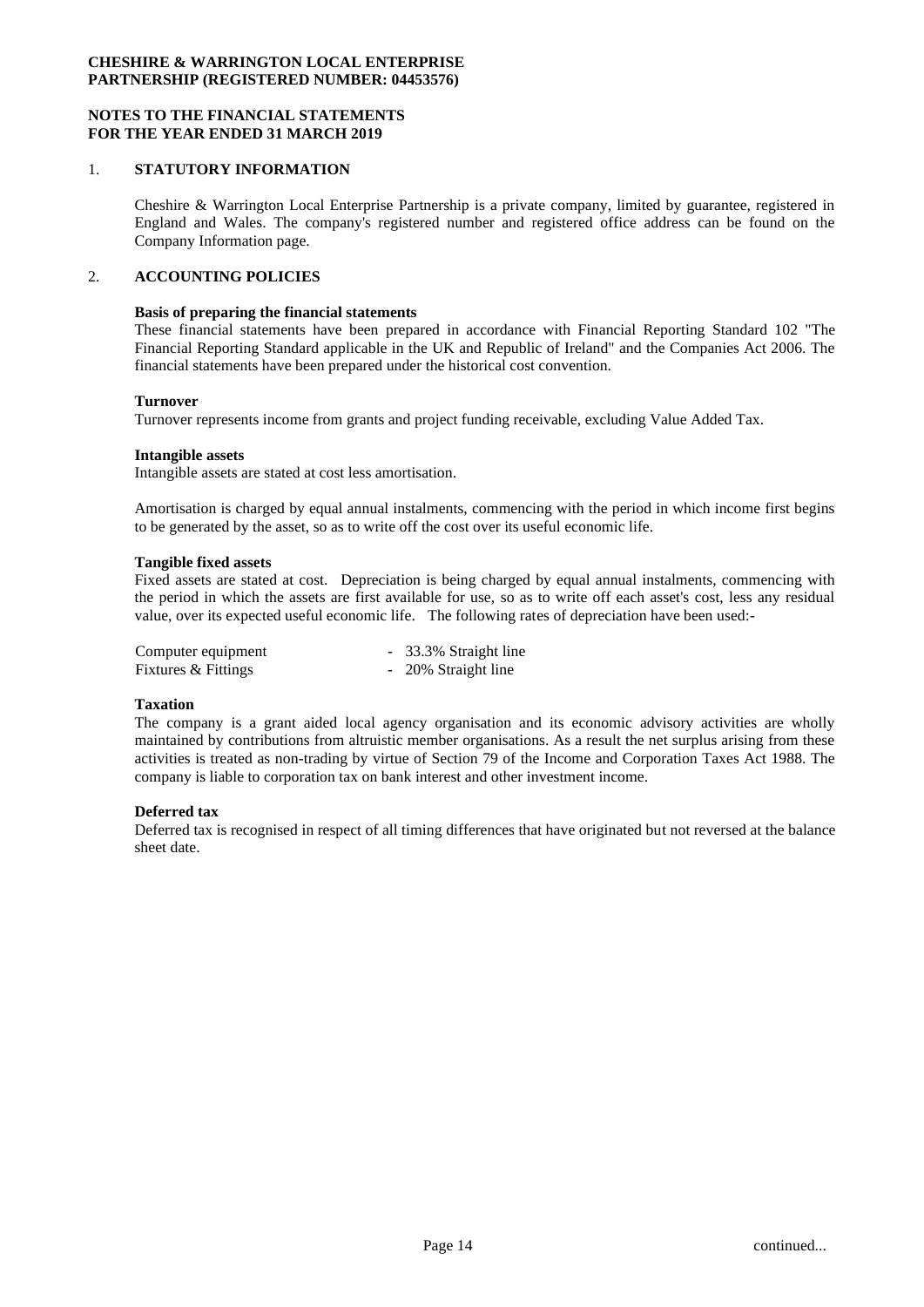### **NOTES TO THE FINANCIAL STATEMENTS - continued FOR THE YEAR ENDED 31 MARCH 2019**

### 2. **ACCOUNTING POLICIES - continued**

### **Pension costs and other post-retirement benefits**

For defined benefit schemes the amount charged to the income and expenditure account in respect of pension costs and other post retirement benefits is the estimated regular cost of providing the benefits accrued in the year, adjusted to reflect variations from that cost. The interest cost and expected return on assets are included within other finance costs. Actuarial gains and losses arising from new valuations and from updating valuations to the balance sheet date are recognised in the Statement of Total Recognised Gains and Losses.

Defined benefit schemes are funded, with assets held separately from the company in separate trustee administered funds. Full actuarial valuations, by a professionally qualified actuary, are obtained at least every three years, and updated to reflect current conditions at each balance sheet date. The pension scheme assets are measured at fair value. The pension scheme liabilities are measured using the projected unit method and discounted at the current rate of return on a high quality corporate bond of equivalent term and currency. A pension scheme asset is recognised on the balance sheet only to the extent that the surplus may be recovered by reduced future contributions or to the extent that the trustees have agreed a refund from the scheme at the balance sheet date. A pension scheme liability is recognised to the extent that the company has a legal or constructive obligation to settle the liability.

The company operates a defined contribution pension scheme. Contributions payable to the company's pension scheme are charged to the profit and loss account in the period to which they relate.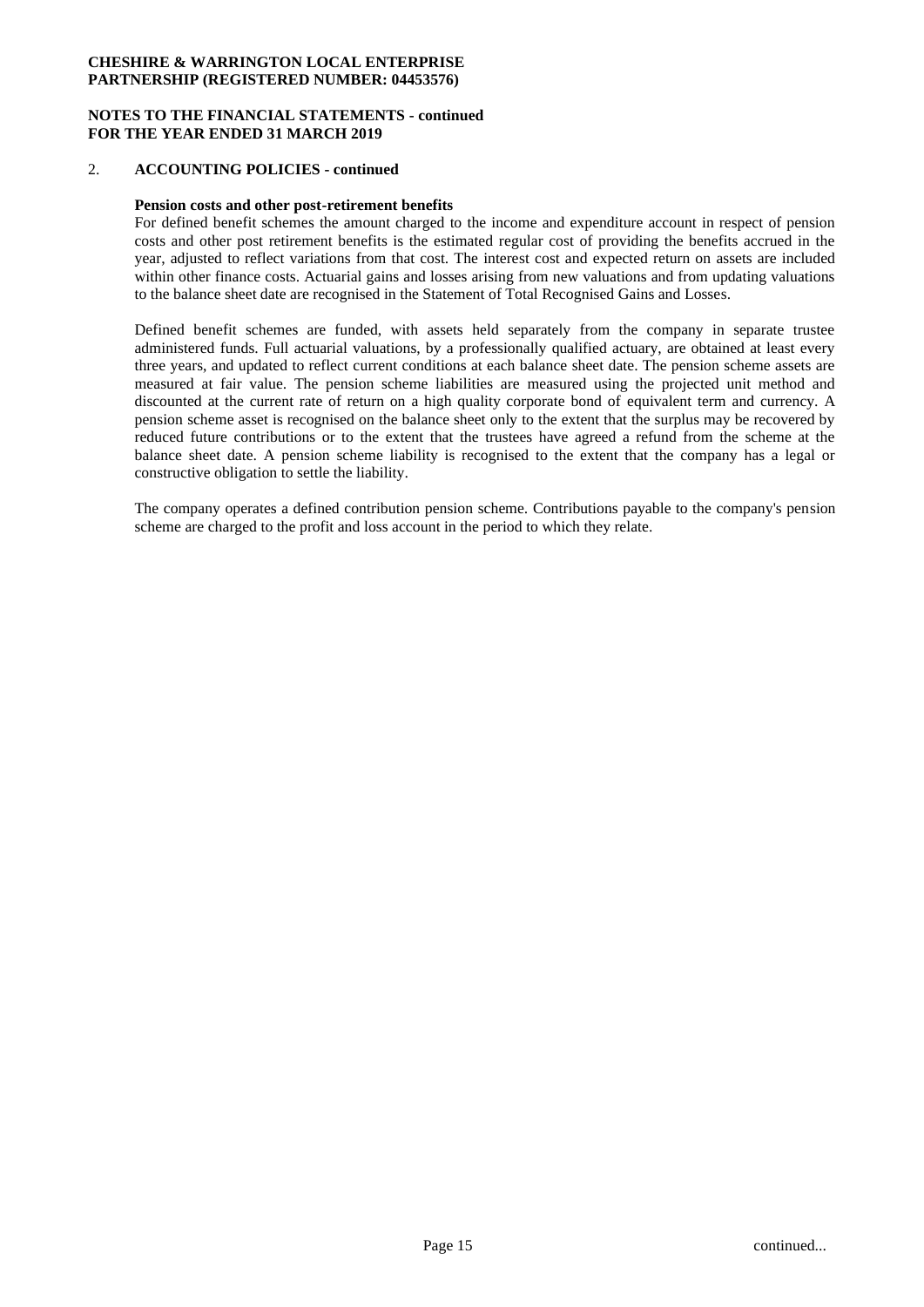### **NOTES TO THE FINANCIAL STATEMENTS - continued FOR THE YEAR ENDED 31 MARCH 2019**

## 3. **EMPLOYEES AND DIRECTORS**

|                                                                         | 2019    | 2018    |
|-------------------------------------------------------------------------|---------|---------|
|                                                                         | £       | £       |
| Wages                                                                   | 753,517 | 595,945 |
| Social security costs                                                   | 87,305  | 68,637  |
| Other pension costs                                                     | 31,036  | 66,226  |
|                                                                         | 871,858 | 730,808 |
|                                                                         |         |         |
| The average monthly number of employees during the year was as follows: |         |         |
|                                                                         | 2019    | 2018    |
| Employees                                                               | 13      | 9       |

### **Senior Employees**

The LEP has chosen to disclose the remuneration of senior employees. These include the statutory officers and any person having responsibility for the management of the LEP, to the extent that the person has power to direct or control the major activities of the LEP. The figures below relate to 2018/19:

| <b>Job Title</b>       | Salary, Fees,<br>Allowances &<br><b>Bonuses</b><br>£ | <b>Employer's</b><br><b>Pension</b><br><b>Contributions</b><br>£ | <b>Expenses Allowances</b> | <b>Total</b> |
|------------------------|------------------------------------------------------|------------------------------------------------------------------|----------------------------|--------------|
| Chief Executive        | 145,671                                              |                                                                  |                            | 145,671      |
| Deputy Chief Executive | 115,382                                              | 11,538                                                           |                            | 126,920      |
|                        | 261,053                                              | 11,538                                                           |                            | 272,591      |

The directors' remuneration shown below is paid to the chair of the LEP.

|                         | 2019   | 2018   |
|-------------------------|--------|--------|
|                         | $\sim$ |        |
| Directors' remuneration | 25,000 | 20,810 |

### 4. **OPERATING SURPLUS/(DEFICIT)**

The operating surplus (2018 - operating deficit) is stated after charging:

|                              | 2019   | 2018                                                                                                                            |
|------------------------------|--------|---------------------------------------------------------------------------------------------------------------------------------|
|                              |        |                                                                                                                                 |
| Depreciation - owned assets  | 1.015  | 157                                                                                                                             |
| Enterprise zone amortisation | 40.609 |                                                                                                                                 |
| Auditors' remuneration       | 3.428  | 3.391                                                                                                                           |
| Accountancy                  | 10,580 | 10,555<br><u> Tanzania de la contenentación de la contenentación de la contenentación de la contenentación de la contenenta</u> |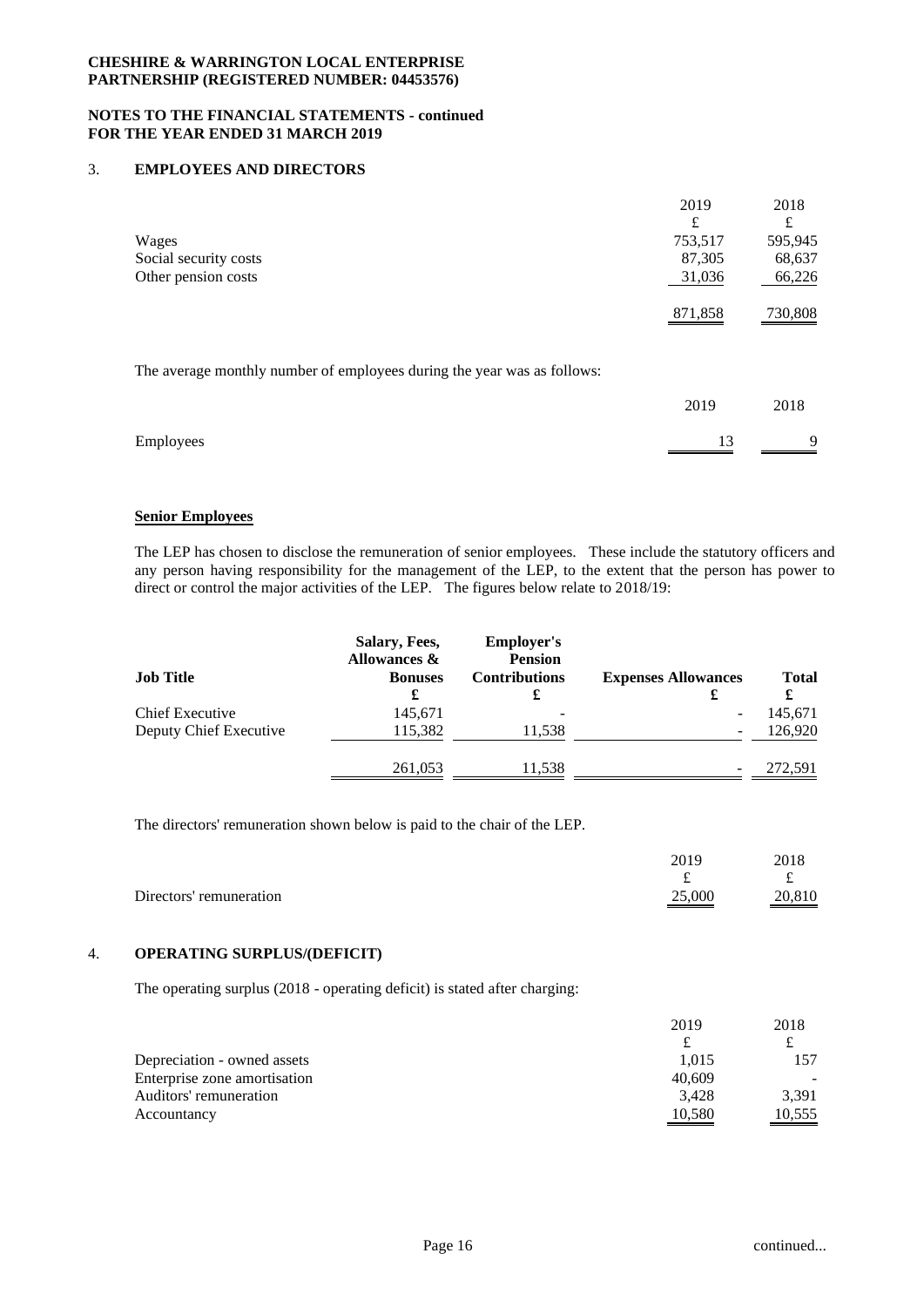### **NOTES TO THE FINANCIAL STATEMENTS - continued FOR THE YEAR ENDED 31 MARCH 2019**

## 5. **TAXATION**

## **Analysis of the tax charge**

No liability to UK corporation tax arose for the year ended 31 March 2019 nor for the year ended 31 March 2018.

## **Reconciliation of total tax charge included in profit and loss**

The tax assessed for the year is lower than the standard rate of corporation tax in the UK. The difference is explained below:

| Surplus/(deficit) before tax                                                                          | 2019<br>£<br>20,599 | 2018<br>£<br>(75, 837) |
|-------------------------------------------------------------------------------------------------------|---------------------|------------------------|
| Surplus/(deficit) multiplied by the standard rate of corporation tax in the<br>UK of 20% (2018 - 19%) | 4,120               | (14, 409)              |
| Effects of:<br>Income not chargeable as from members                                                  | (4,120)             | 14,409                 |
| Total tax charge                                                                                      |                     |                        |

## **Tax effects relating to effects of other comprehensive income**

|                                                       |           | 2019 |            |
|-------------------------------------------------------|-----------|------|------------|
|                                                       | Gross     | Tax  | Net        |
|                                                       | £         | £    | £          |
| Actuarial gain/(loss) on retirement<br>benefit scheme | (110,000) |      | (110,000)  |
|                                                       | (110,000) |      | (110,000)  |
|                                                       |           | 2018 |            |
|                                                       | Gross     | Tax  | <b>Net</b> |
|                                                       | £         | £    | £          |
| Actuarial gain/(loss) on retirement                   |           |      |            |
| benefit scheme                                        | 45,000    |      | 45,000     |
|                                                       | 45,000    |      | 45,000     |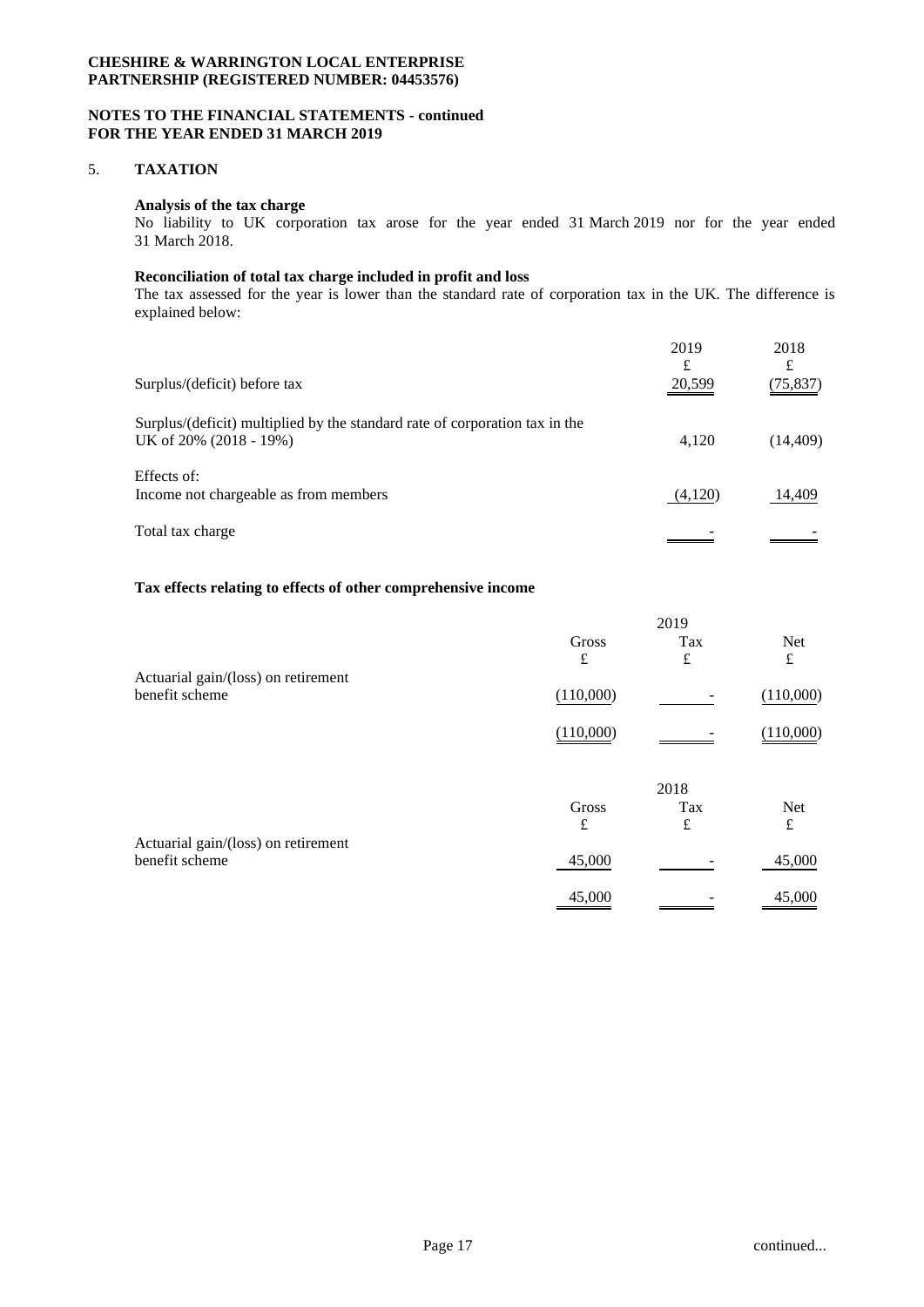### **NOTES TO THE FINANCIAL STATEMENTS - continued FOR THE YEAR ENDED 31 MARCH 2019**

### 6. **INTANGIBLE FIXED ASSETS**

|                       | Enterprise |
|-----------------------|------------|
|                       | zone       |
|                       | £          |
| <b>COST</b>           |            |
| At 1 April 2018       |            |
| and 31 March 2019     | 203,044    |
|                       |            |
| <b>AMORTISATION</b>   |            |
| Amortisation for year | 40,609     |
|                       |            |
| At 31 March 2019      | 40,609     |
|                       |            |
| <b>NET BOOK VALUE</b> |            |
| At 31 March 2019      | 162,435    |
|                       |            |
| At 31 March 2018      | 203,044    |
|                       |            |

The amount capitalised in respect of the Enterprise Zone represents costs incurred by the company on marketing and development. The company is benefitting from an income stream derived from a proportion of the zone's business rates. The directors anticipate that the present value of the future income will significantly exceed the capitalised costs.

# 7. **TANGIBLE FIXED ASSETS**

|                        | Fixtures<br>and | Computer  |           |
|------------------------|-----------------|-----------|-----------|
|                        | fittings        | equipment | Totals    |
|                        | £               | £         | £         |
| <b>COST</b>            |                 |           |           |
| At 1 April 2018        | 9,257           | 90,691    | 99,948    |
| <b>Additions</b>       |                 | 6,069     | 6,069     |
| Disposals              | (4,135)         | (57,300)  | (61, 435) |
| At 31 March 2019       | 5,122           | 39,460    | 44,582    |
| <b>DEPRECIATION</b>    |                 |           |           |
| At 1 April 2018        | 9,257           | 89,718    | 98,975    |
| Charge for year        |                 | 1,015     | 1,015     |
| Eliminated on disposal | (4,135)         | (57,300)  | (61, 435) |
| At 31 March 2019       | 5,122           | 33,433    | 38,555    |
| <b>NET BOOK VALUE</b>  |                 |           |           |
| At 31 March 2019       |                 | 6,027     | 6,027     |
| At 31 March 2018       |                 | 973       | 973       |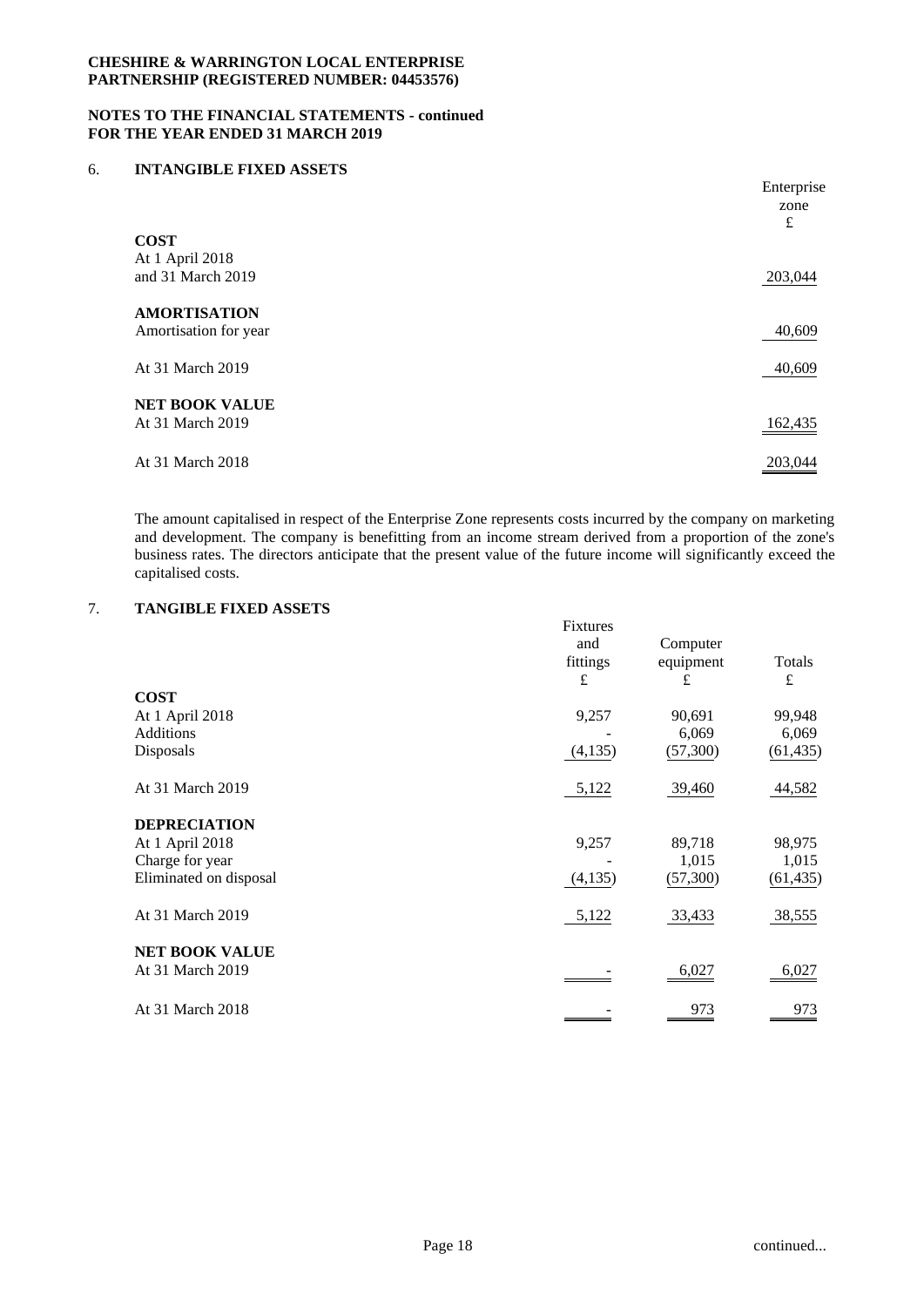### **NOTES TO THE FINANCIAL STATEMENTS - continued FOR THE YEAR ENDED 31 MARCH 2019**

## 8. **DEBTORS: AMOUNTS FALLING DUE WITHIN ONE YEAR**

|                                 | 2019<br>£ | 2018   |
|---------------------------------|-----------|--------|
| Trade debtors                   | 243,753   | 41,922 |
| Other debtors                   | 377       | 376    |
| Social security and other taxes |           | 5,396  |
| Prepayments and accrued income  | 150,462   | 11,777 |
|                                 | 394,592   | 59,471 |

## 9. **CREDITORS: AMOUNTS FALLING DUE WITHIN ONE YEAR**

| <u>UNDDII UNUI INIIU UITIU ITIDIIITU D UD TIIIIIITU UITID IDIIN</u> |         |         |
|---------------------------------------------------------------------|---------|---------|
|                                                                     | 2019    | 2018    |
|                                                                     | £       |         |
| Trade creditors                                                     | 141,583 | 122,267 |
| Social security and other taxes                                     | 64,179  | 25,590  |
| Other creditors                                                     | 2.795   |         |
| Accruals and deferred income                                        | 316,391 | 132,843 |
|                                                                     | 524,948 | 280,700 |

## 10. **LEASING AGREEMENTS**

The following operating lease payments are committed to be paid:

|                            | Other operating leases |        |
|----------------------------|------------------------|--------|
|                            | 2019                   | 2018   |
|                            | £                      | £      |
| Expiring:                  |                        |        |
| Within one year            | 25,621                 | 25,981 |
| Between one and five years | 6,310                  | 32,217 |
|                            |                        |        |
|                            | 32,217                 | 58,198 |

# 11. **RESERVES**

| Income      |
|-------------|
| and         |
| expenditure |
| account     |
| £           |
| 359,312     |
| 20,599      |
|             |
|             |
| (110,000)   |
| 269,911     |
|             |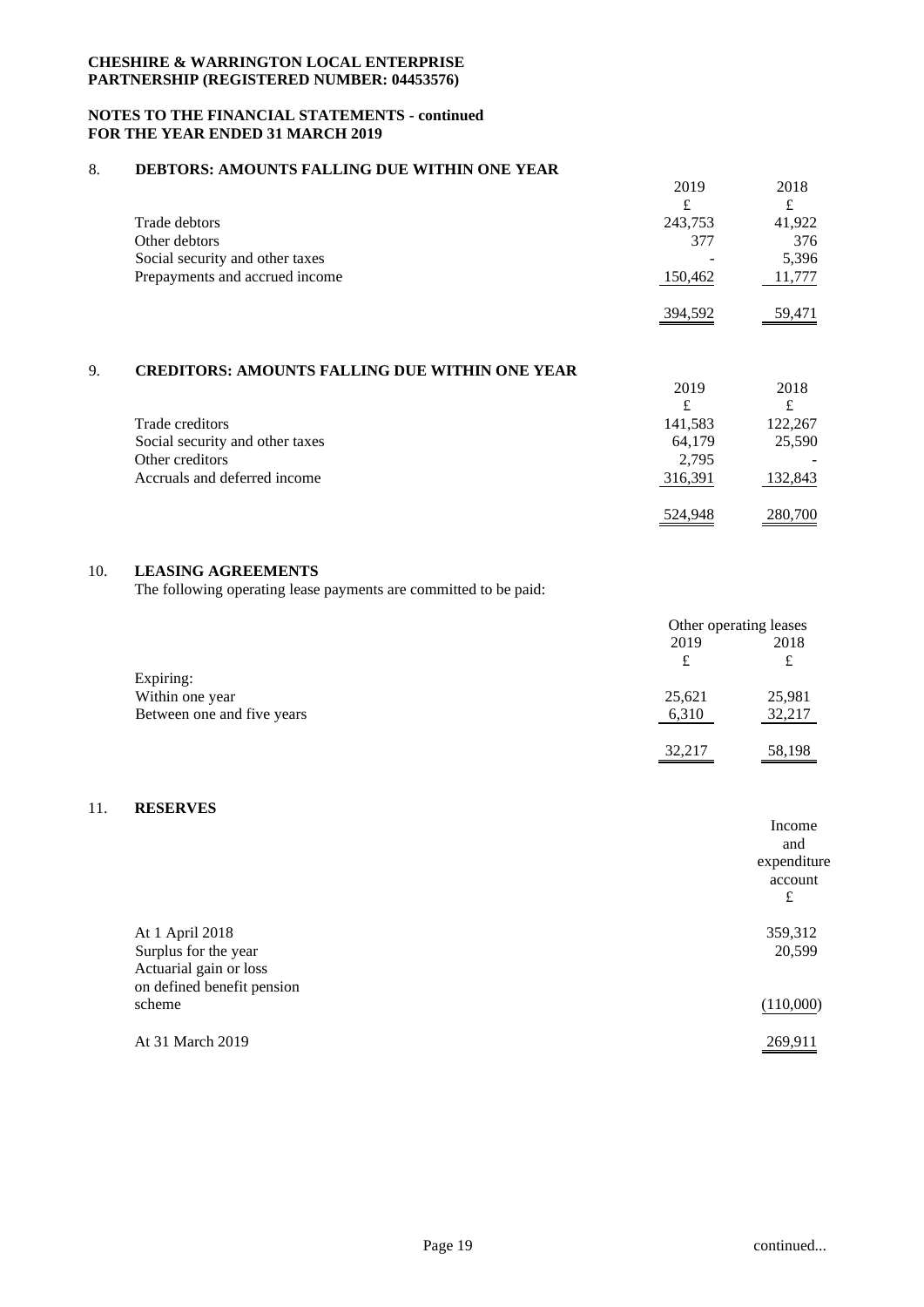### **NOTES TO THE FINANCIAL STATEMENTS - continued FOR THE YEAR ENDED 31 MARCH 2019**

### 12. **EMPLOYEE BENEFIT OBLIGATIONS**

The company participates in a "multi-employer" scheme, "Cheshire Pension Fund", the assets of which are held in a separate trustee administered fund. Contributions are paid into the scheme in accordance with the recommendations of an independent actuary on the basis of triennial valuations.

In accordance with the Scheme's actuarial advice the company is making contributions of £23,000 each year for the foreseeable future from the year ending 31 March 2018 to address the deficit.

The three local authority members have committed to meet any pension deficit should the company not be able to discharge its liabilities.

The latest actuarial valuation was carried out at 31 March 2019.

The amounts recognised in surplus or deficit are as follows:

|                                                               | Defined benefit<br>pension plans |           |
|---------------------------------------------------------------|----------------------------------|-----------|
|                                                               | 2019<br>£                        | 2018<br>£ |
| Current service cost<br>Net interest from net defined benefit |                                  |           |
| asset/liability<br>Past service cost                          | (3,000)                          | (1,000)   |
|                                                               | (3,000)                          | (1,000)   |
| Actual return on plan assets                                  | 129,000                          | 71,000    |

Changes in the present value of the defined benefit obligation are as follows:

|                                    | Defined benefit |           |
|------------------------------------|-----------------|-----------|
|                                    | pension plans   |           |
|                                    | 2019            | 2018      |
|                                    | £               | £         |
| Opening defined benefit obligation | 2,519,000       | 2,555,000 |
| Interest cost                      | 67,000          | 66,000    |
| Actuarial losses/(gains)           | 169,000         | (41,000)  |
| Benefits paid                      | (62,000)        | (61,000)  |
|                                    | 2,693,000       | 2,519,000 |

Changes in the fair value of scheme assets are as follows:

|                                     | Defined benefit |           |
|-------------------------------------|-----------------|-----------|
|                                     | pension plans   |           |
|                                     | 2019            | 2018      |
|                                     | £               | £         |
| Opening fair value of scheme assets | 2,611,000       | 2,601,000 |
| Expected return                     | 70,000          | 67,000    |
| Actuarial gains/(losses)            | 59,000          | 4,000     |
| Benefits paid                       | (62,000)        | (61,000)  |
|                                     | 2,678,000       | 2,611,000 |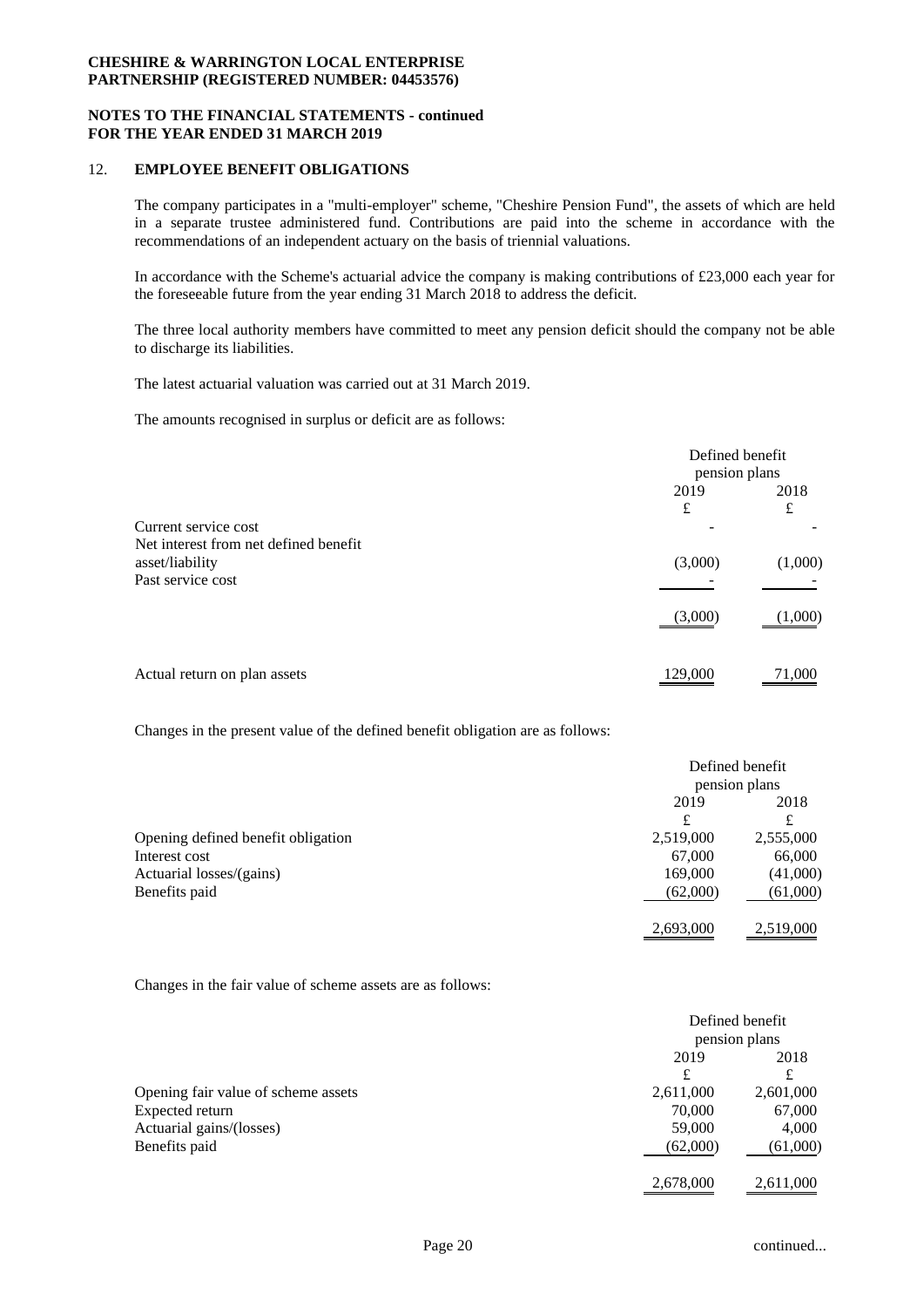### **NOTES TO THE FINANCIAL STATEMENTS - continued FOR THE YEAR ENDED 31 MARCH 2019**

## 12. **EMPLOYEE BENEFIT OBLIGATIONS - continued**

The amounts recognised in other comprehensive income are as follows:

|                          |                | Defined benefit<br>pension plans |  |
|--------------------------|----------------|----------------------------------|--|
|                          | 2019           | 2018                             |  |
| Actuarial gains/(losses) | £<br>(110,000) | £<br>45,000                      |  |
|                          | (110,000)      | 45,000                           |  |

The major categories of scheme assets as amounts of total scheme assets are as follows:

|              |           | Defined benefit<br>pension plans |  |
|--------------|-----------|----------------------------------|--|
|              |           |                                  |  |
|              | 2019      | 2018                             |  |
|              | £         | £                                |  |
| Equities     | 1,097,980 | 1,201,000                        |  |
| <b>Bonds</b> | 1,258,660 | 1,097,000                        |  |
| Property     | 214,240   | 209,000                          |  |
| Cash         | 107,120   | 104,000                          |  |
|              | 2,678,000 | 2,611,000                        |  |

Principal actuarial assumptions at the balance sheet date (expressed as weighted averages):

|                          | 2019  | 2018  |
|--------------------------|-------|-------|
| Discount rate            | 2.40% | 2.70% |
| Future salary increases  | 2.80% | 2.70% |
| Future pension increases | 2.50% | 2.40% |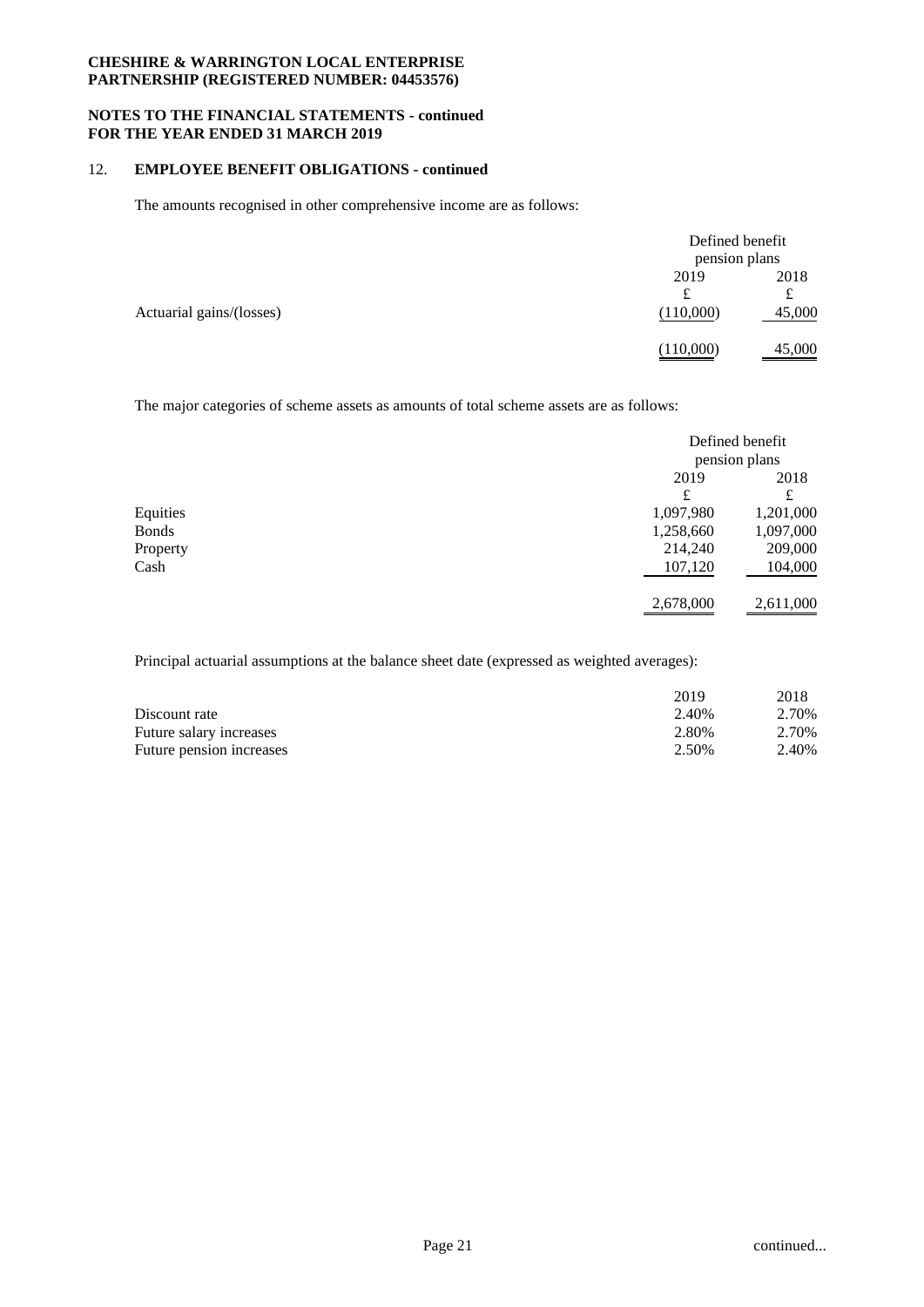### **NOTES TO THE FINANCIAL STATEMENTS - continued FOR THE YEAR ENDED 31 MARCH 2019**

### 13. **RELATED PARTY DISCLOSURES**

During the year the company entered into transactions in the normal course of business with the following member organisations, in which common directors have non financial interests, to deliver the economic development services in the Cheshire and Warrington sub region.

## **Contributions received towards operating costs:**

| Warrington Borough Council               | £41,667 |
|------------------------------------------|---------|
| Cheshire East Council                    | £41,667 |
| <b>Cheshire West and Chester Council</b> | £41.667 |

Government Core Funding and Growing Places Fund operating costs totalling £1,988,162 (2018 -£1,609,967) was also received through Cheshire East Council in its role as the accountable body.

### **Amounts paid for projects in year:**

| Warrington Borough Council               | £43.365 |
|------------------------------------------|---------|
| Cheshire East Council                    | £99.891 |
| <b>Cheshire West and Chester Council</b> | £75.128 |

The amounts outstanding from/(to) member organisations by the company are summarised as follows:

| Warrington Borough Council      |         | $\pounds(34,361)$ $(2018 - \pounds(547))$  |
|---------------------------------|---------|--------------------------------------------|
| Cheshire East Council           |         | £127,232 $(2018 - \text{\pounds}(42,767))$ |
| Cheshire West & Chester Council | £50.000 | $(2018 - \text{Enil})$                     |

## 14. **LIMITED LIABILITY**

Liability is limited by guarantee to £1 per member. The number of members at the period end was three.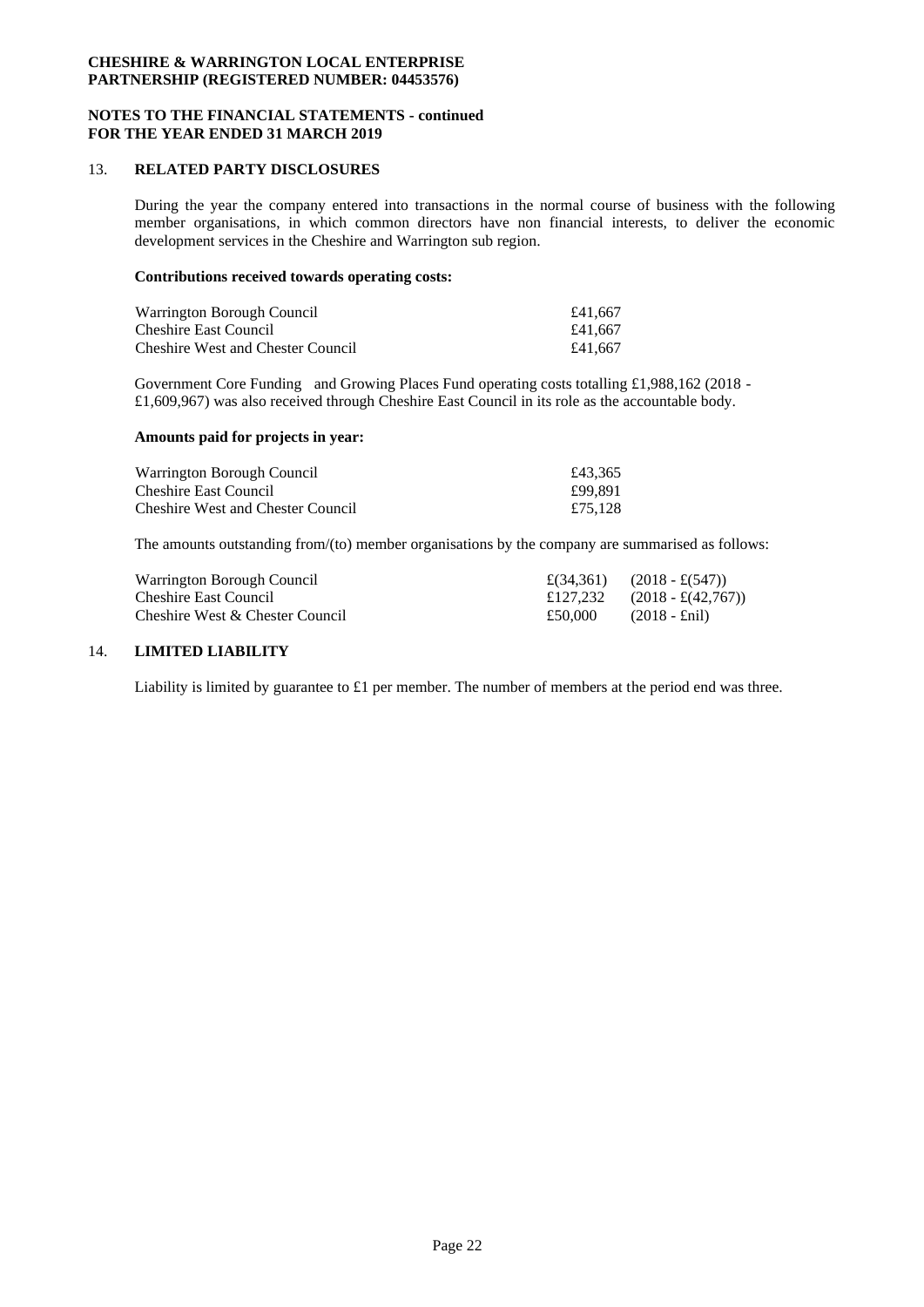## **DETAILED INCOME AND EXPENDITURE ACCOUNT FOR THE YEAR ENDED 31 MARCH 2019**

|                                         | 2019             |           | 2018             |           |
|-----------------------------------------|------------------|-----------|------------------|-----------|
|                                         | $\pounds$        | £         | $\pounds$        | £         |
| Turnover                                |                  |           |                  |           |
| LA subscriptions                        | 125,000          |           | 125,000          |           |
| LEP Core Funding                        | 500,000          |           | 500,000          |           |
| Growing Places Fund - professional fees | 216,431          |           | 200,000          |           |
| Growing Places Fund - interest fund     | 72,297           |           | 48,404           |           |
| Growth Hub - Blue Orchid fees           | 287,000          |           | 287,000          |           |
| Sundry income                           | 783              |           | 115              |           |
| Local Growth Fund - interest            | 202,003          |           | 114,777          |           |
| EU technical assistance                 | 47,074           |           | 45,590           |           |
| Local Growth Fund - management          |                  |           |                  |           |
| fee                                     | 108,200          |           | 108,200          |           |
| <b>BEIS Energy Strategy</b>             |                  |           | 50,000           |           |
| Enterprise Zone - income                | 439,050          |           | 295,000          |           |
| Enterprise Zone - grant                 | 40,610           |           | 50,000           |           |
| Enterprise Zone - interest              | 6,118            |           | 1,803            |           |
| DiT Contribution                        | 68,212           |           |                  |           |
| <b>Careers Enterprise Company</b>       | 18,563           |           |                  |           |
| Kickstart income                        | 980              |           |                  |           |
| ESF income and work placements          | 11,077           |           |                  |           |
| Northern Powerhouse 11                  | 36,546           |           |                  |           |
| <b>MHCLG</b> Additional funding         | 64,977           |           |                  |           |
|                                         |                  | 2,244,921 |                  | 1,825,889 |
| <b>Expenditure</b>                      |                  |           |                  |           |
| Rent                                    | 12,376           |           | 14,826           |           |
| Insurance                               | 2,765            |           | 2,081            |           |
| Directors' salaries                     | 25,000           |           | 20,810           |           |
| Directors' social security              | 2,287            |           | 1,746            |           |
| Wages                                   | 728,517          |           | 575,135          |           |
| Social security                         | 85,018           |           | 66,891           |           |
| Pensions                                | 31,036           |           | 66,226           |           |
| Recruitment costs                       | 53,473           |           | 499              |           |
| Telephone                               | 2,543            |           | 4,090            |           |
| Post, stationery and consumables        | 5,594            |           | 10,392           |           |
| Consultancy and third party support     | 177,384          |           | 168,611          |           |
| Travel and subsistence                  |                  |           | 30,962           |           |
|                                         | 35,292           |           |                  |           |
| IT support                              | 17,699<br>18,964 |           | 14,718<br>23,710 |           |
| Subscriptions                           |                  |           |                  |           |
| Training and development                | 12,219           |           | 4,558            |           |
| Kickstart costs                         | 980              |           |                  |           |
| Bank charges                            | 166              |           | 244              |           |
| Internal meetings                       | 993              |           | 259              |           |
| Office relocation                       |                  |           | 22,971           |           |
| ESF costs                               | 11,077           |           |                  |           |
| <b>Careers Enterprise Company</b>       | 16,770           |           |                  |           |
| Local industrial strategy               | 49,977           |           |                  |           |
| Legal and professional                  | 15,939           |           | 921              |           |
| Strategy development work               | 157,459          |           | 91,382           |           |
| Communications, PR and website          | 42,008           |           | 83,566           |           |
| Programme development                   |                  |           | 91,241           |           |
| Growth Hub - Blue Orchid                | 287,000          |           | 287,000          |           |
| Enterprise Zone - consultancy           | 104,906          |           | 80,969           |           |
|                                         |                  |           |                  |           |
| Carried forward                         | 1,897,442        | 2,244,921 | 1,663,808        | 1,825,889 |

This page does not form part of the statutory financial statements